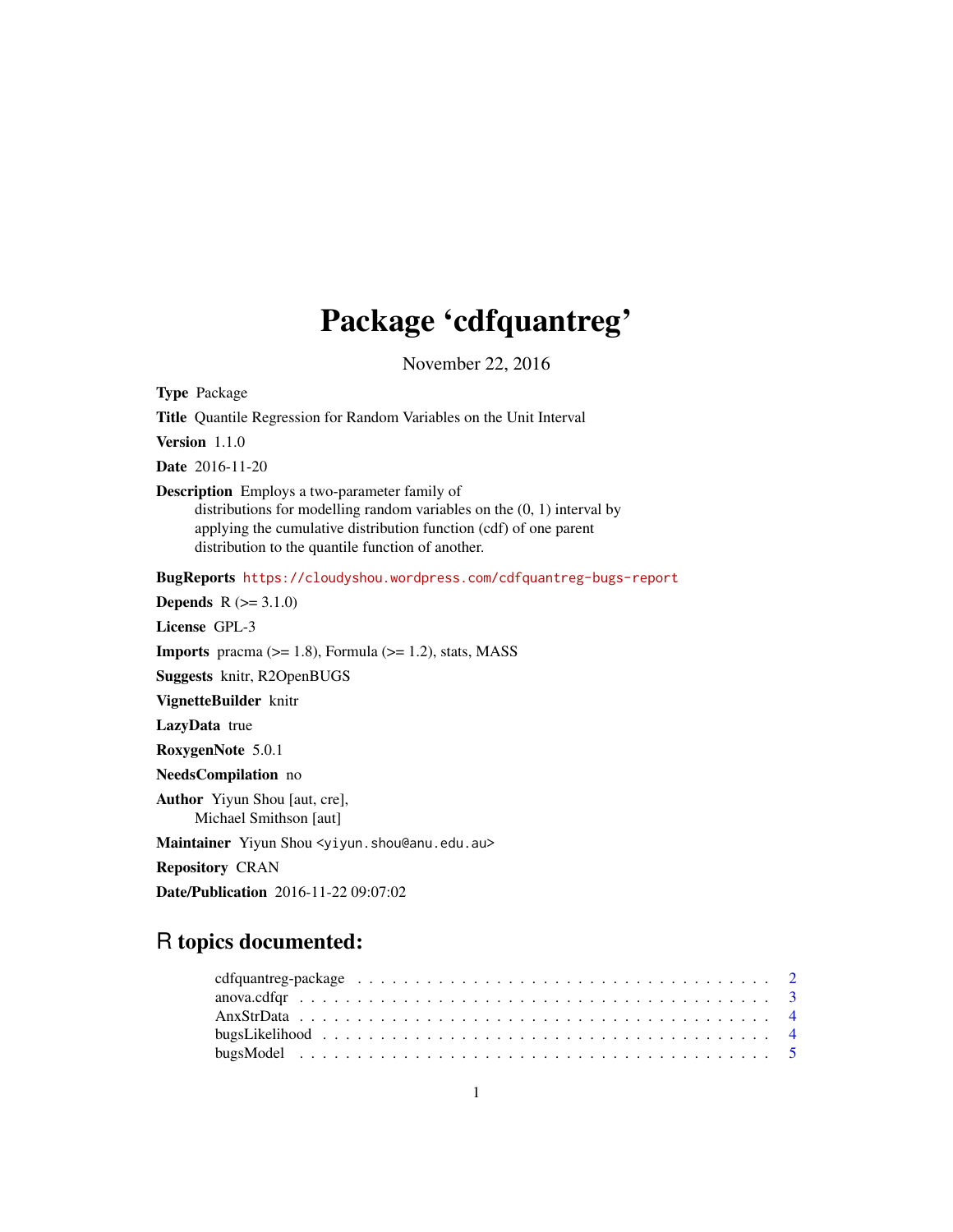<span id="page-1-0"></span>

|       | $cdfqr, control \dots \dots \dots \dots \dots \dots \dots \dots \dots \dots \dots \dots \dots \dots \dots \dots \dots$ |  |  |  |  |  |  |  |  |  |  |  |  |  |  |  |    |
|-------|------------------------------------------------------------------------------------------------------------------------|--|--|--|--|--|--|--|--|--|--|--|--|--|--|--|----|
|       |                                                                                                                        |  |  |  |  |  |  |  |  |  |  |  |  |  |  |  |    |
|       |                                                                                                                        |  |  |  |  |  |  |  |  |  |  |  |  |  |  |  |    |
|       |                                                                                                                        |  |  |  |  |  |  |  |  |  |  |  |  |  |  |  |    |
|       |                                                                                                                        |  |  |  |  |  |  |  |  |  |  |  |  |  |  |  |    |
|       |                                                                                                                        |  |  |  |  |  |  |  |  |  |  |  |  |  |  |  |    |
|       |                                                                                                                        |  |  |  |  |  |  |  |  |  |  |  |  |  |  |  |    |
|       |                                                                                                                        |  |  |  |  |  |  |  |  |  |  |  |  |  |  |  |    |
|       |                                                                                                                        |  |  |  |  |  |  |  |  |  |  |  |  |  |  |  |    |
|       |                                                                                                                        |  |  |  |  |  |  |  |  |  |  |  |  |  |  |  |    |
|       |                                                                                                                        |  |  |  |  |  |  |  |  |  |  |  |  |  |  |  |    |
|       |                                                                                                                        |  |  |  |  |  |  |  |  |  |  |  |  |  |  |  |    |
|       |                                                                                                                        |  |  |  |  |  |  |  |  |  |  |  |  |  |  |  |    |
|       |                                                                                                                        |  |  |  |  |  |  |  |  |  |  |  |  |  |  |  |    |
|       |                                                                                                                        |  |  |  |  |  |  |  |  |  |  |  |  |  |  |  |    |
|       |                                                                                                                        |  |  |  |  |  |  |  |  |  |  |  |  |  |  |  |    |
|       |                                                                                                                        |  |  |  |  |  |  |  |  |  |  |  |  |  |  |  |    |
|       | scaleTR                                                                                                                |  |  |  |  |  |  |  |  |  |  |  |  |  |  |  |    |
|       |                                                                                                                        |  |  |  |  |  |  |  |  |  |  |  |  |  |  |  |    |
| Index |                                                                                                                        |  |  |  |  |  |  |  |  |  |  |  |  |  |  |  | 25 |

cdfquantreg-package *Quantile Regression for Random Variables on the Unit Interval*

#### Description

Employs a two-parameter family of distributions for modelling random variables on the (0, 1) interval by applying the cumulative distribution function (cdf) of one parent distribution to the quantile function of another.

#### Details

| cdfquantreg |
|-------------|
| Package     |
| 1.1.0       |
| 2016-09-10  |
| $GPI - 3$   |
|             |

The cdfquantreg package includes 36 members of a two-parameter family of distributions for modelling random variables on the  $(0, 1)$  interval (see [cdfqrFamily\)](#page-6-1). This family has explicit pdfs, cdfs, and quantile functions. The two parameters consist of a location parameter and a dispersion parameter. The location parameter models the median and the dispersion parameter models the spread of other quantiles around the median (see Smithson and Shou, 2016, for details about the distribution family and the models). Separate submodels may be specified for the location and for the dispersion parameters, permitting different or overlapping sets of predictors in each.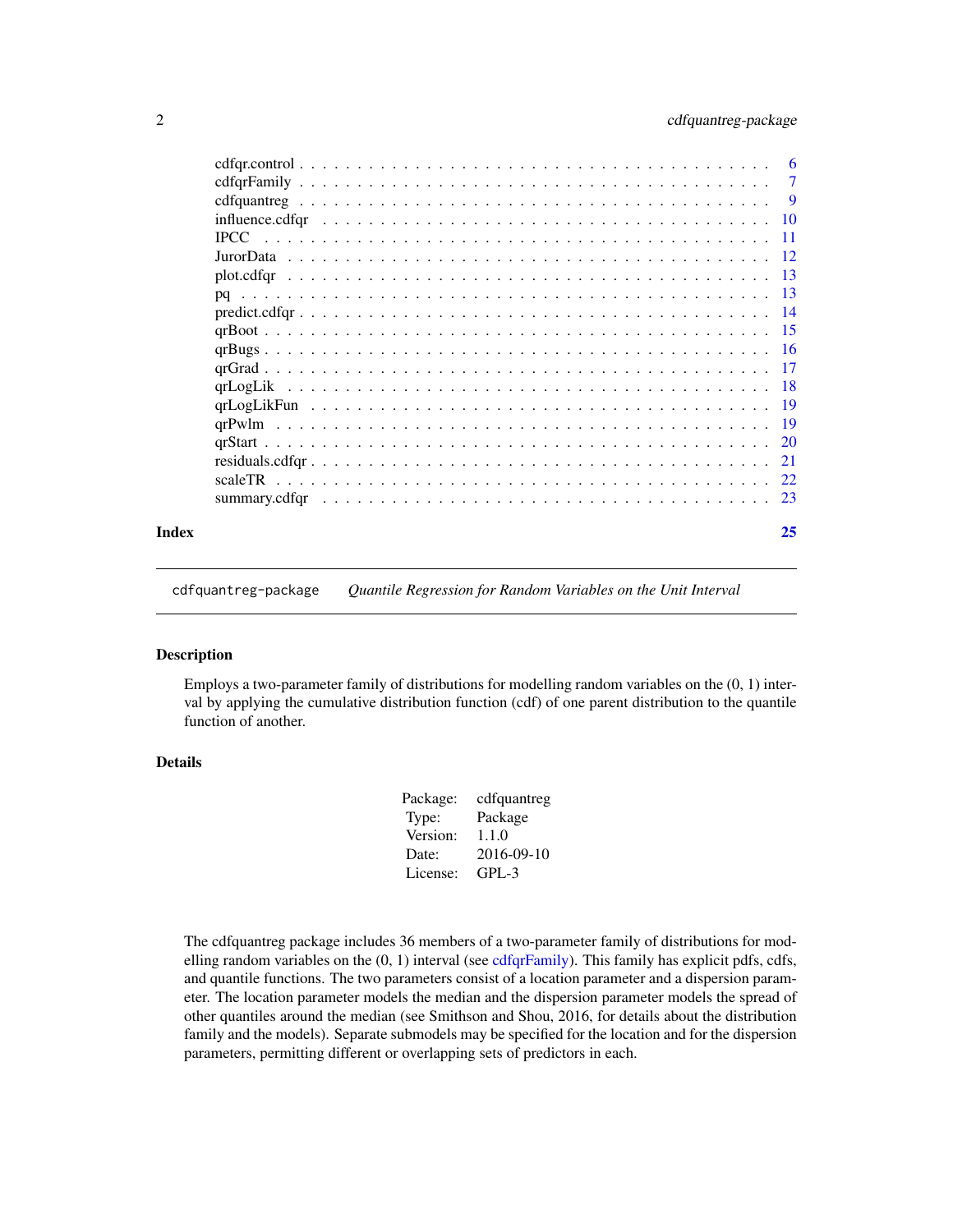#### <span id="page-2-0"></span>anova.cdfqr 3

The package offers maximum likelihood (see [cdfquantreg\)](#page-8-1), Bayesian MCMC (see [bugsModel\)](#page-4-1), and bootstrap (see [qrBoot\)](#page-14-1) estimation methods. All model functions return S3 objects. The bugsModel() function runs OpenBUGS in R. In addition to the usual goodness of fit information, the package provides root-mean-squared errors in both the raw and logit scales, and the gradient. Model diagnostics include raw, Pearson, and deviance residuals (see [residuals.cdfqr\)](#page-20-1), and dfbetas (see [influence.cdfqr\)](#page-9-1).

For each distribution, the package provides evaluations of the pdf  $(dq)$ , cdf  $(pq)$ , and quantile  $(qq)$ , as well as random samples from any of them [\(rq\)](#page-12-1). Evaluations of skew and kurtosis [\(qrPwlm\)](#page-18-1) also are available using probability-weighted L-moments.

#### Author(s)

Yiyun Shou (<yiyun.shou@@anu.edu.au>) and Michael Smithson (<Michael.Smithson@@anu.edu.au>) Maintainer: Yiyun Shou

#### References

Smithson, M. and Shou, Y. (2016). CDF-Quantile Distributions for Modeling Random Variables on the Unit Interval. Unpublished Manuscript, The Australian National University, Canberra, Australia.

#### See Also

[cdfqrFamily](#page-6-1)

anova.cdfqr *Model comparison test for fitted cdfqr models*

#### Description

Likelihood Ratio Tests for fitted cdfqr Objects.

#### Usage

```
## S3 method for class 'cdfqr'
anova(object, ..., test = "LRT")
```

| object                  | The fitted cdfgr model.                                          |
|-------------------------|------------------------------------------------------------------|
| $\cdot$ $\cdot$ $\cdot$ | One or more cdfqr model objects for model comparison.            |
| test                    | The model comparision test, currently only 'LRT' is implemented. |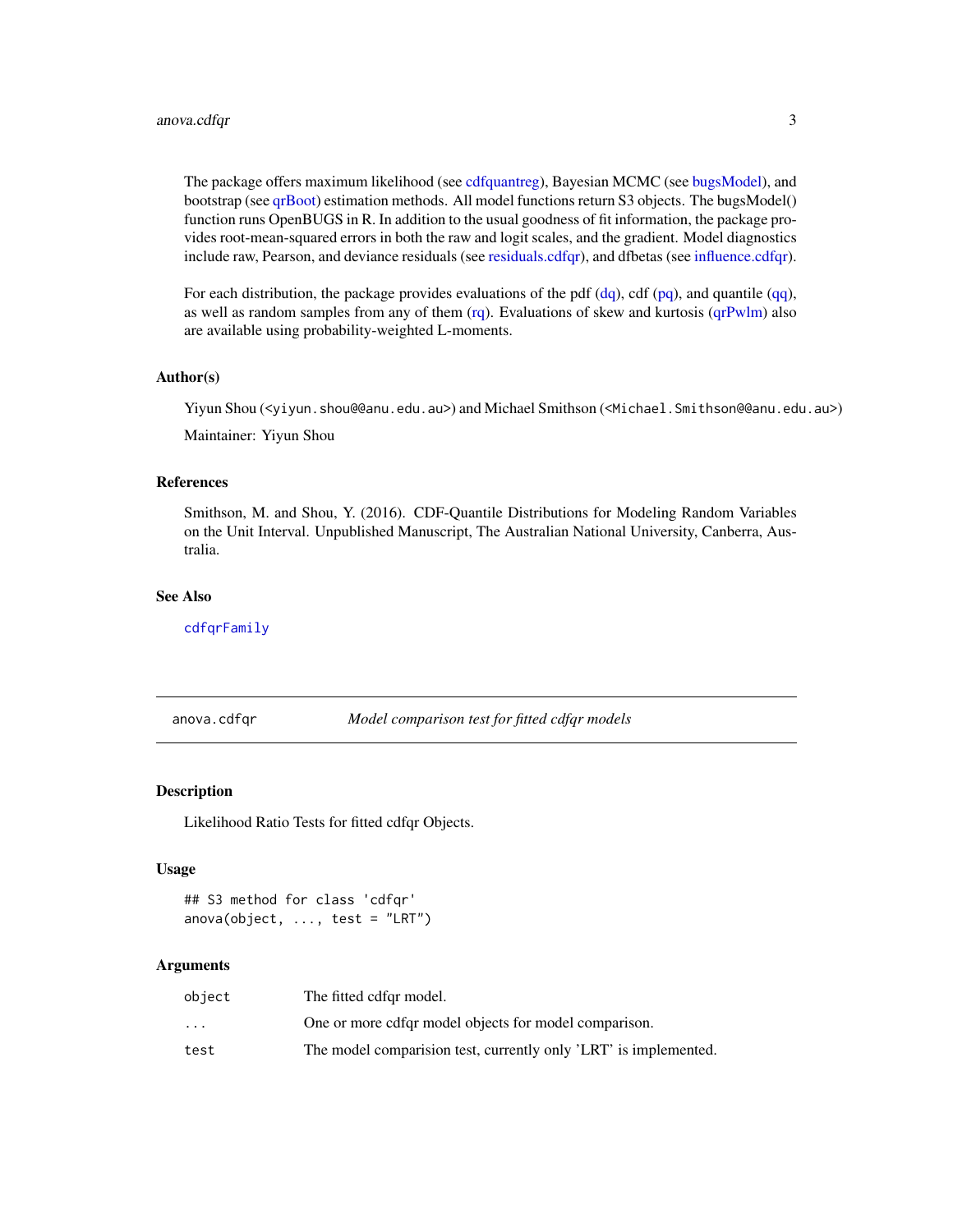# Examples

```
data(cdfqrExampleData)
fit_null <- cdfquantreg(crc99 ~ 1 \mid 1, 't2', 't2', data = JurorData)
fit_mod1 <- cdfquantreg(crc99 ~ vert | confl, 't2','t2', data = JurorData)
anova(fit_null, fit_mod1)
```
AnxStrData *Stress-Anxiety data*

#### Description

A second example is a data from a study that investigates the relationship between stress and anxiety..

#### Usage

AnxStrData

# Format

A data frame with 166 rows and 2 variables:

Anxiety Scores on Anxiety subscale

Stress Scores on Stress subscale

#### Source

<https://dl.dropboxusercontent.com/u/1857674/betareg/betareg.html>

bugsLikelihood *Likelihood Functions for Generating OpenBUGS Model File*

# Description

Likelihood functions for generating OpenBUGS model file.

# Usage

```
bugsLikelihood(fd, sd)
```

| fd | A string that specifies the parent distribution.     |
|----|------------------------------------------------------|
| sd | A string that specifies the sub-family distribution. |

<span id="page-3-0"></span>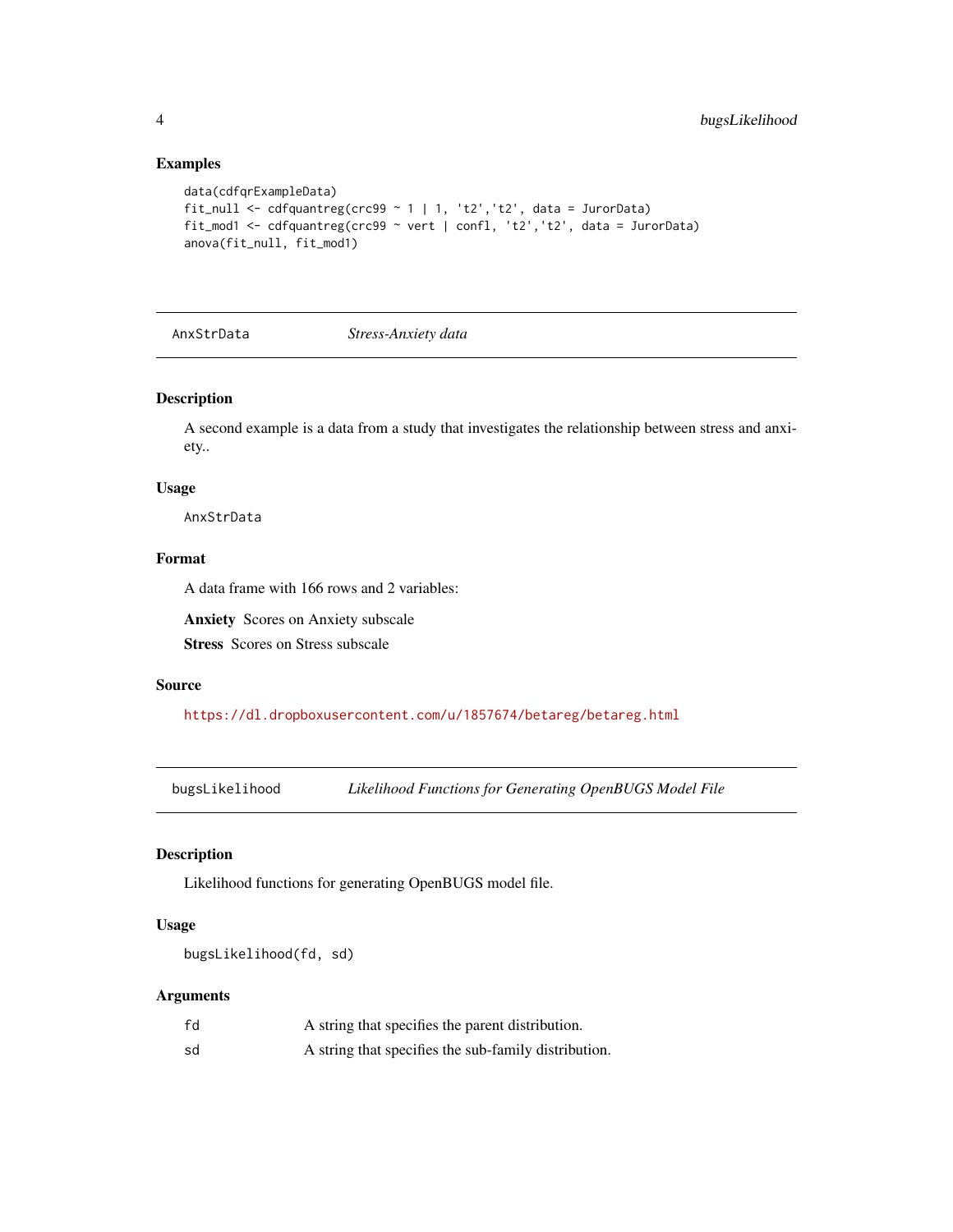# <span id="page-4-0"></span>bugsModel 5

# Value

A string to be written in the BUGS model file.

# See Also

[qrBugs](#page-15-1)

# Examples

bugsLikelihood('t2','t2')

<span id="page-4-1"></span>bugsModel *Generating OpenBUGS Model File*

#### Description

Generating OpenBUGS model file

#### Usage

```
bugsModel(formula, fd, sd, random = NULL, modelname = "bugmodel",
 wd = getwd()
```
#### Arguments

| formula   | A formula object, with the DV on the left of an $\sim$ operator, and predictors on the<br>right. For the part on the right of $\sim$ , the specification of the submodels can be<br>separated by 'l'. So $y \sim X1$   X2 means the DV is y, X1 is the term in the mean<br>submodel, and X2 is the term in the dispersion submodel. |
|-----------|-------------------------------------------------------------------------------------------------------------------------------------------------------------------------------------------------------------------------------------------------------------------------------------------------------------------------------------|
| fd        | A string that specifies the parent distribution (see cdfqrFamily).                                                                                                                                                                                                                                                                  |
| sd        | A string that specifies the sub-family distribution.                                                                                                                                                                                                                                                                                |
| random    | Character or vector of characters that indicates the random effect factors.                                                                                                                                                                                                                                                         |
| modelname | The name of the model file; optional.                                                                                                                                                                                                                                                                                               |
| wd        | The working directory in which OpenBUGS will work (i.e., generate the model<br>files and chain information).                                                                                                                                                                                                                        |

#### Value

A model '.txt' file is generated in the specified working directory. The function also returns a list of values:

init1,init2 Default initial values for MCMC two chain procedure.

vars A list of variables that are included in the estimation.

nodes\_sample a list of characters that specify the nodes to be monitored.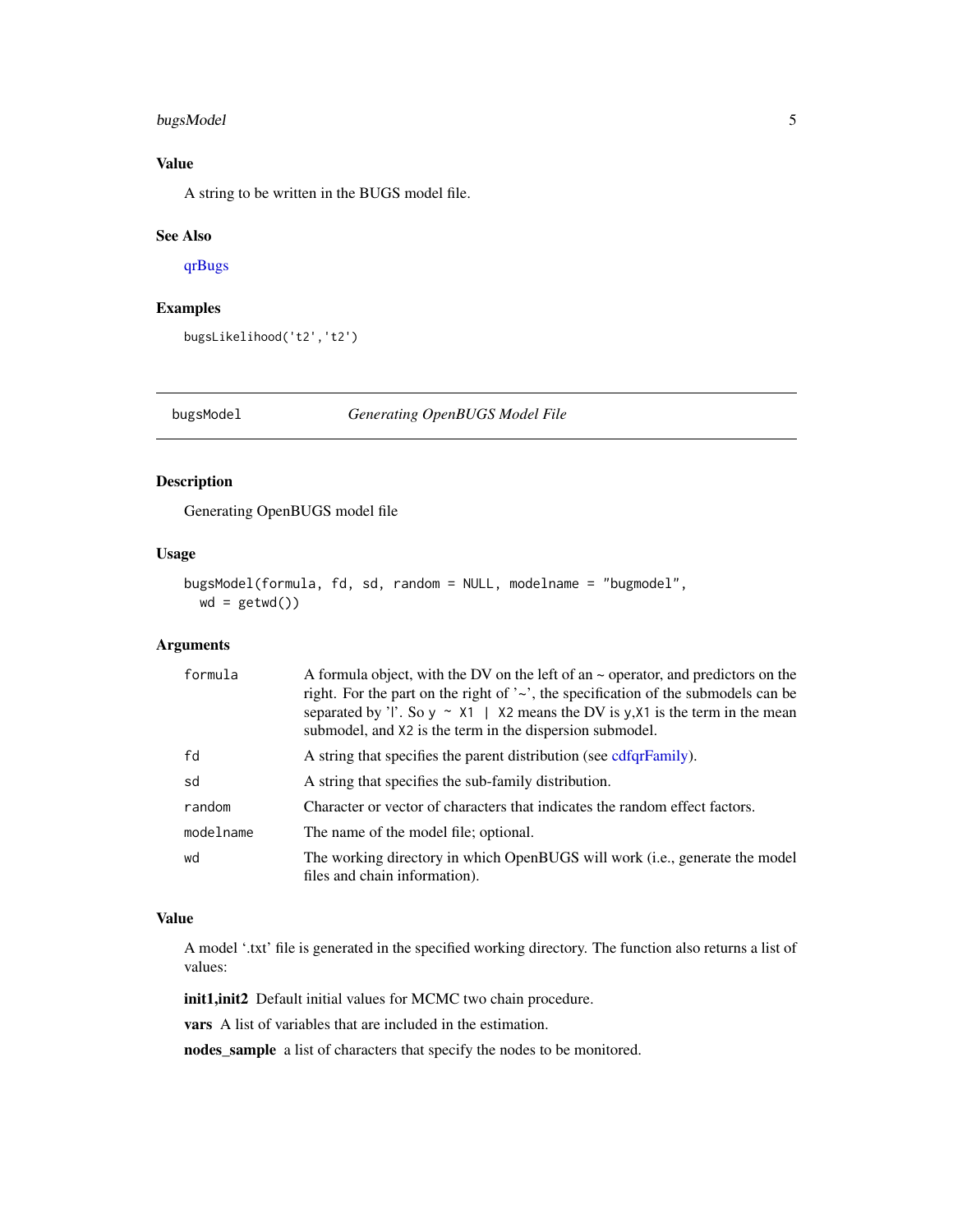#### See Also

[qrBugs](#page-15-1)

# Examples

```
## Not run:
# Need write access in the working directory before executing the code.
# No random component
bugsModel(y \sim x1 | x2, 't2', 't2', random = NULL)
# Random component as subject ID
bugsModel(y \sim x1 | x2, 't2', 't2', random = 'ID')
```

```
## End(Not run)
```
<span id="page-5-1"></span>

| cdfgr.control | Control Optimization Parameters for CDF-Quantile Probability Dis- |
|---------------|-------------------------------------------------------------------|
|               | <i>tributions</i>                                                 |

# Description

Control Optimization Parameters for CDF-Quantile Probability Distributions.

#### Usage

```
cdfqr.control(method = "BFGS", maxit = 5000, hessian = TRUE,
  trace = FALSE)
```
# Arguments

| method  | Characters string specifying the method argument passed to optim.                                                                                                                                                              |
|---------|--------------------------------------------------------------------------------------------------------------------------------------------------------------------------------------------------------------------------------|
| maxit   | Integer specifying the maxit argument (maximal number of iterations) passed to<br>optim.                                                                                                                                       |
| hessian | logical value, which indicates whether the numerical Hessian matrix from the<br>optim output be used for estimation of the covariance matrix. Currently, only<br>TRUE is allowed, as only the analytical solution is employed. |
| trace   | Logical or integer controlling whether tracing information on the progress of the<br>optimization should be produced                                                                                                           |

#### Value

A list with the arguments specified.

```
data(cdfqrExampleData)
fit <- cdfquantreg(crc99 ~ vert | confl, 't2', 't2',
data = JurorData,control = cdfqr.control(trace = TRUE))
```
<span id="page-5-0"></span>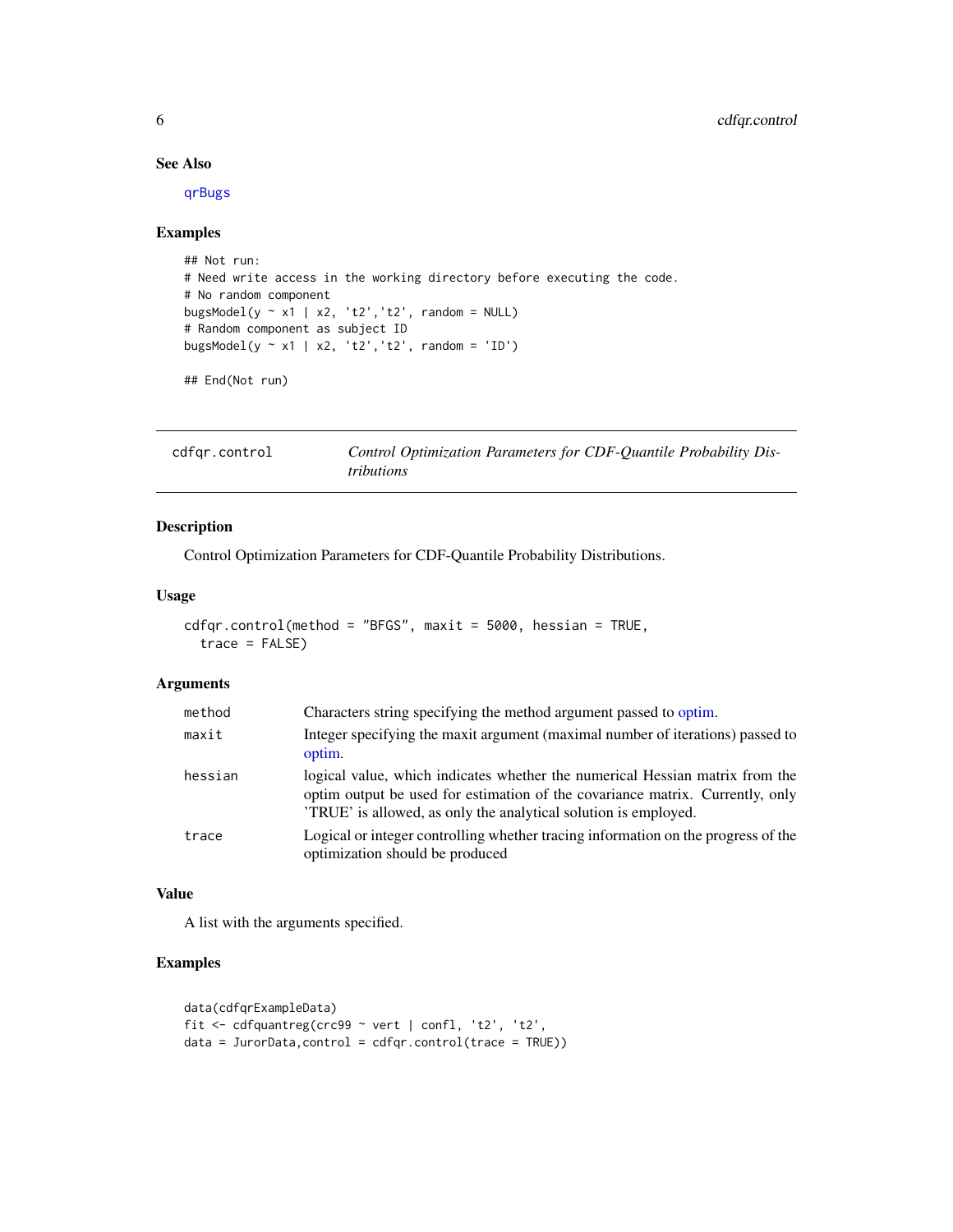<span id="page-6-1"></span><span id="page-6-0"></span>

The cdfquantreg family consists of the currently available distributions that can be used to fit quantile regression models via the cdfquantreg() function.

#### Usage

```
cdfqrFamily(shape = "all")
```
# Arguments

shape To show all distributions or the set of distribution for a specific type of shape. Can be BM, TM,LL or FT for Bimodal, Trimodal, Logit-logistic or Finite-tailed shapes, respectively.

#### Details

The cdfquantreg package includes a two-parameter family of distributions for modeling random variables on the (0, 1) interval by applying the cumulative distribution function (cdf) of one "parent" distribution to the quantile function of another.

The naming of these distributions is "parent - child" or "fd - sd", where "fd" is the parent distribution, and "sd" is the child distribution.

The distributions have four characteristic shapes: Logit-logistic, bimodal, trimodal, and finitetailed. Here is the list of currently available distributions.

#### Bimodal Shape Distributions

| <b>Distribution</b>    | <b>R</b> input                 | <b>Alternative Input</b>    | <b>Shape</b>   |
|------------------------|--------------------------------|-----------------------------|----------------|
| Burr VII-ArcSinh       | $fd = "burn7", sd = "arcsinh"$ | $family = "burn7-arcsinh"$  | <b>Bimodal</b> |
| Burr VII-Cauchy        | $fd = "burn7", sd = "cauchy"$  | $family = "burn7 - cauchy"$ | <b>Bimodal</b> |
| Burr VII-T2            | $fd = "burn7", sd = "t2"$      | family = "burr7-t2"         | <b>Bimodal</b> |
| Burr VIII-ArcSinh      | $fd = "burn8", sd = "arcsinh"$ | $family = "burn8-arcsinh"$  | Bimodal        |
| Burr VIII-Cauchy       | $fd = "burn8", sd = "cauchy"$  | $family = "burn8 - cauchy"$ | Bimodal        |
| Burr VIII-T2           | $fd = "burn8", sd = "t2"$      | $family = "burn8-t2"$       | <b>Bimodal</b> |
| Logit-ArcSinh          | $fd = "logit", sd = "arcsinh"$ | $family = "logit-arcsinh"$  | <b>Bimodal</b> |
| Logit-Cauchy           | $fd = "logit", sd = "cauchy"$  | $family = "logit-cauchy"$   | <b>Bimodal</b> |
| $Logit-T2$             | fd = "logit", sd = "t2"        | family = $"logit-t2"$       | <b>Bimodal</b> |
| T2-ArcSinh             | $fd = "t2", sd = "arcsinh"$    | $family = "t2-arcsinh"$     | <b>Bimodal</b> |
| T <sub>2</sub> -Cauchy | $fd = "t2", sd = "cauchy"$     | $family = "t2-cauchy"$      | <b>Bimodal</b> |

## Trimodal Shape Distributions

| <b>Distribution</b> | <b>R</b> input                                   | <b>Alternative Input</b>   | Shape    |
|---------------------|--------------------------------------------------|----------------------------|----------|
|                     | ArcSinh-Burr VII $f$ d = "arcsinh", sd = "burr7" | $family = "arcsinh-burr7"$ | Trimodal |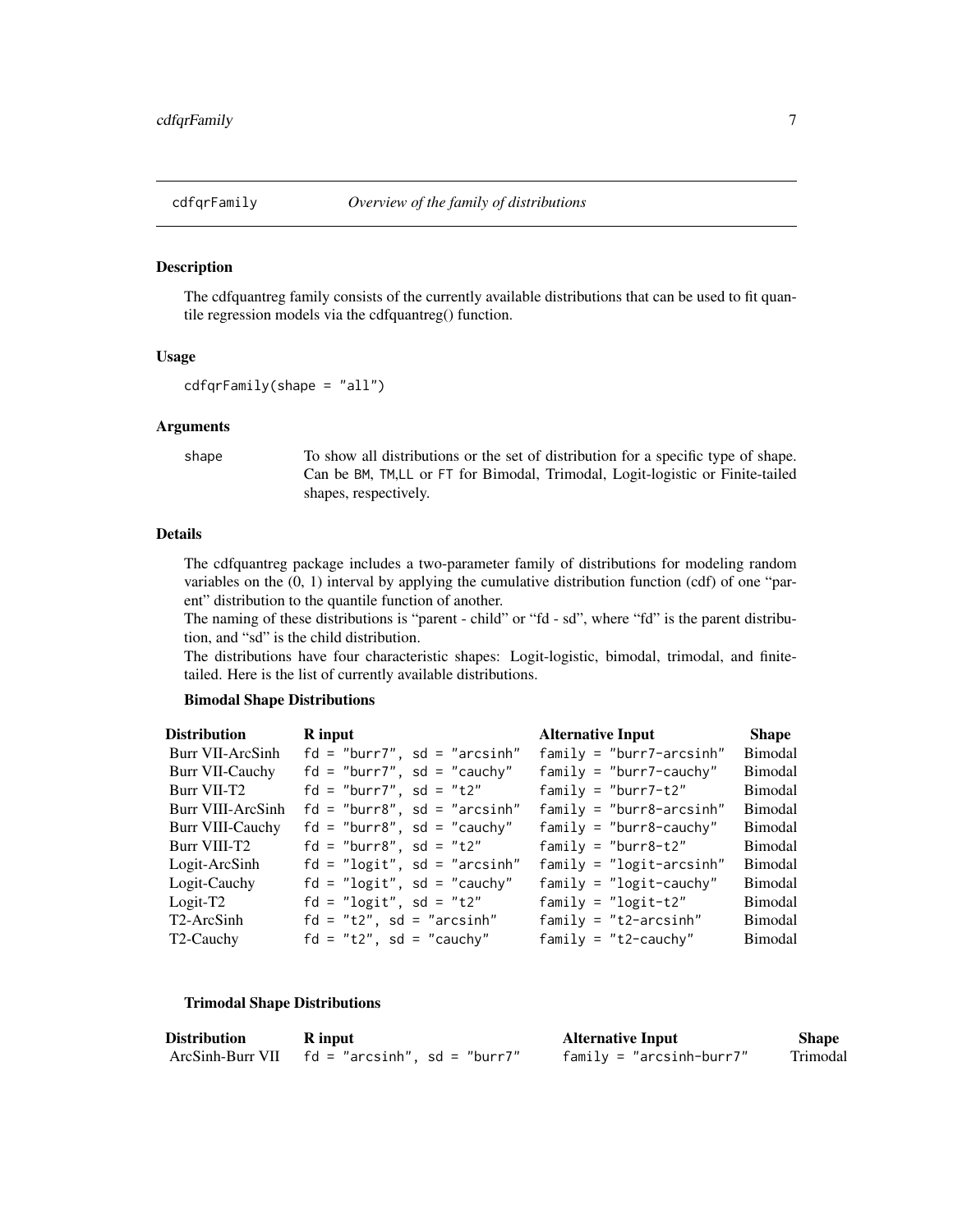| ArcSinh-Burr VIII | $fd = "arcsinh", sd = "burn8"$    | $family = "arcsinh-burr8"$    | Trimodal |
|-------------------|-----------------------------------|-------------------------------|----------|
| ArcSinh-Logistic  | $fd = "arcsinh", sd = "logistic"$ | $family = "arcsinh-logistic"$ | Trimodal |
| ArcSinh-T2        | $fd = "arcsinh", sd = "t2"$       | $family = "arcsinh-t2"$       | Trimodal |
| Cauchit-Burr VII  | $fd = "cauchit", sd = "burn7"$    | $family = "cauchit-burr7"$    | Trimodal |
| Cauchit-Burr VIII | $fd = "cauchit", sd = "burn8"$    | $family = "cauchit-burr8"$    | Trimodal |
| Cauchit-Logistic  | $fd = "cauchit", sd = "logistic"$ | $family = "cauchit-logistic"$ | Trimodal |
| Cauchit-T2        | $fd = "cauchit", sd = "t2"$       | $family = "cauchit-t2"$       | Trimodal |
| T2-Burr VII       | $fd = "t2", sd = "burn7"$         | $family = "t2-burr7"$         | Trimodal |
| T2-Burr VIII      | $fd = "t2", sd = "burn8"$         | $family = "t2-burr8"$         | Trimodal |
| T2-Logistic       | $fd = "t2", sd = "logistic"$      | $family = "t2-logistic"$      | Trimodal |
|                   |                                   |                               |          |

# Logit-logistic Shape Distributions

| R input                         | <b>Alternative Input</b>      | Shape          |
|---------------------------------|-------------------------------|----------------|
| $fd = "burn7", sd = "burn7"$    | $family = "burn7 - burr7"$    | Logit-logistic |
| $fd = "burn7", sd = "burn8"$    | $family = "burn7 - burr8"$    | Logit-logistic |
| $fd = "burn7", sd = "logistic"$ | $family = "burn7 - logistic"$ | Logit-logistic |
| $fd = "burn8", sd = "burn7"$    | $family = "burn8 - burr7"$    | Logit-logistic |
| $fd = "burn8", sd = "burn8"$    | $family = "burn8 - burr8"$    | Logit-logistic |
| $fd = "burn8", sd = "logistic"$ | $family = "burn8 - logistic"$ | Bimodal        |
| $fd = "logit", sd = "burn7"$    | $family = "logit-burr7"$      | Logit-logistic |
| $fd = "logit", sd = "burn8"$    | $family = "logit-burr8"$      | Logit-logistic |
| $fd = "logit", sd = "logistic"$ | $family = "logit-logistic"$   | Logit-logistic |
|                                 |                               |                |

# Finite-tailed Shape Distributions

| Distribution                   | R input                                          | <b>Alternative Input</b>     | Shape         |
|--------------------------------|--------------------------------------------------|------------------------------|---------------|
|                                | ArcSinh-ArcSinh $fd = "arcsinh", sd = "arcsinh"$ | $family = "arcsinh-arcsinh"$ | Finite-tailed |
|                                | ArcSinh-Cauchy $fd = "arcsinh", sd = "cauchy"$   | $family = "arcsinh-cauchy"$  | Finite-tailed |
|                                | Cauchit-ArcSinh $fd = "cauchit", sd = "arcsinh"$ | $family = "cauchit-arcsinh"$ | Finite-tailed |
|                                | Cauchit-Cauchy $fd = "cauchit", sd = "cauchy"$   | $family = "cauchit-cauchy"$  | Finite-tailed |
| T <sub>2</sub> -T <sub>2</sub> | $fd = "t2", sd = "t2"$                           | family = $"t2-t2"$           | Finite-tailed |

# Kumaraswamy Distribution

| Distribution | <b>R</b> input                                | <b>Alternative Input Shape</b> |  |
|--------------|-----------------------------------------------|--------------------------------|--|
|              | Kumaraswamy $fd = "", sd = ""$ $family = "-"$ |                                |  |

# Value

A list of distributions that are available in the current version of package.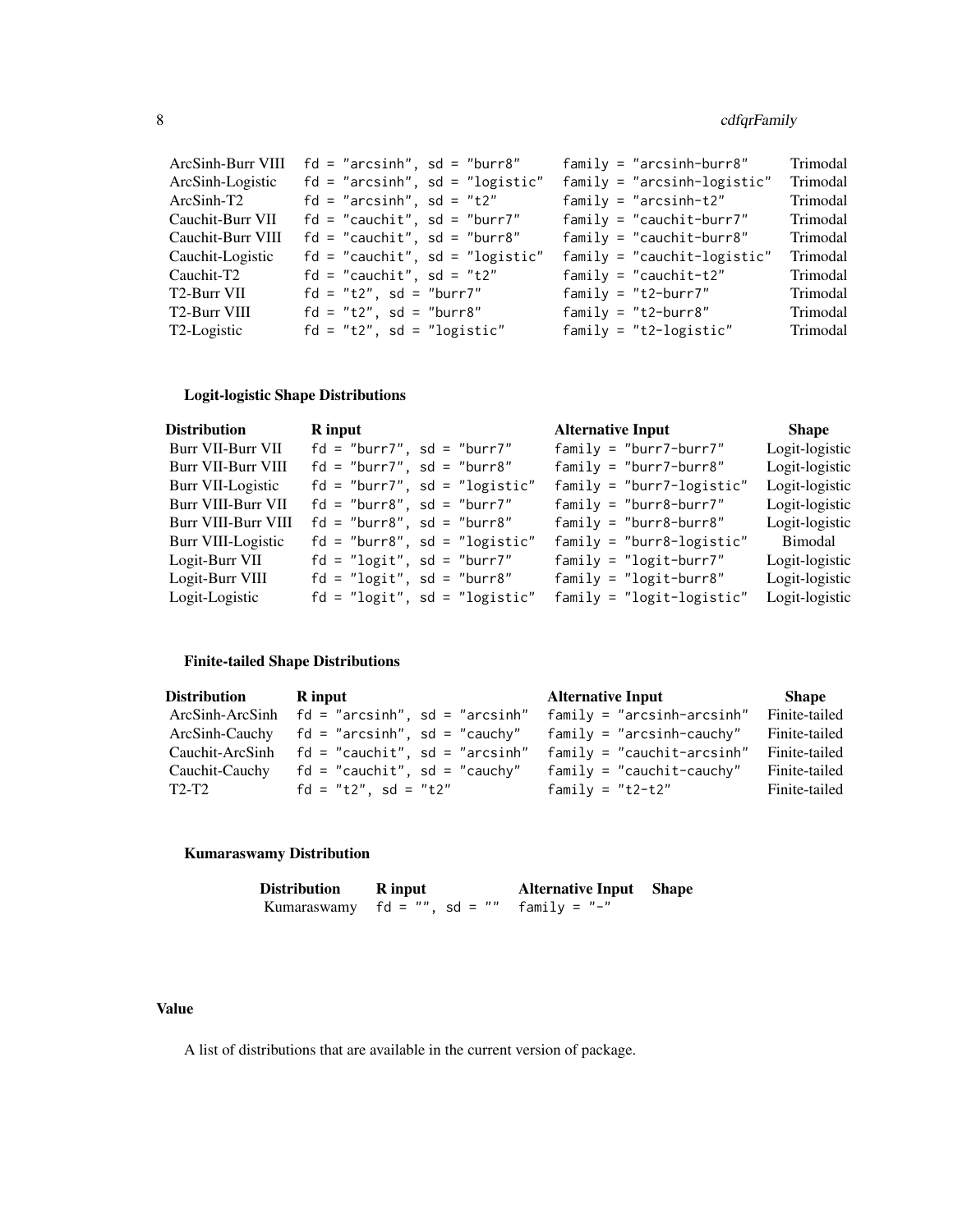# <span id="page-8-0"></span>cdfquantreg 9

# Examples

cdfqrFamily()

# <span id="page-8-1"></span>cdfquantreg *CDF-Quantile Probability Distributions*

#### Description

cdfquantreg is the main function to fit a cdf quantile regression with a variety of distributions.

# Usage

```
cdfquantreg(formula, fd = NULL, sd = NULL, data, family = NULL,
  start = NULL, control = cdfqr.contrib(...), ...)
```
#### Arguments

| formula  | A formula object, with the dependent variable (DV) on the left of an $\sim$ operator,<br>and predictors on the right. For the part on the right of $\sim$ , the specification of<br>the location and dispersion submodels can be seperated by 'l'. So $y \sim x1$   $x2$<br>specifies that the DV is y, X1 is the predictor in the location submodel, and X2 is<br>the predictor in the dispersion submodel. |
|----------|--------------------------------------------------------------------------------------------------------------------------------------------------------------------------------------------------------------------------------------------------------------------------------------------------------------------------------------------------------------------------------------------------------------|
| fd       | A string that specifies the parent distribution.                                                                                                                                                                                                                                                                                                                                                             |
| sd       | A string that specifies the child distribution.                                                                                                                                                                                                                                                                                                                                                              |
| data     | The data in a data frame format                                                                                                                                                                                                                                                                                                                                                                              |
| family   | If 'fd' and 'sd' are not provided, the name of a member of the family of distri-<br>butions can be provided (See cdfqrFamily for details of family functions)                                                                                                                                                                                                                                                |
| start    | The starting values for model fitting. If not provided, default values will be used.                                                                                                                                                                                                                                                                                                                         |
| control  | Control optimization parameters (See cdfqr.control))                                                                                                                                                                                                                                                                                                                                                         |
| $\ddots$ | Currently ignored.                                                                                                                                                                                                                                                                                                                                                                                           |

#### Details

The cdfquantreg function fits a quantile regression model with a distributions from the cdf-quantile family selected by the user (Smithson and Shou, 2015). The model is specified in a two-part formula, one part containing the predictors of the location parameter, and the second part containing the predictors of the dispersion parameter. The models are fitted in two stages, the first of which uses the Nelder-Mead algorithm and the second of which takes the estimates from the first stage and applies the BFGS algorithm to refine the estimates.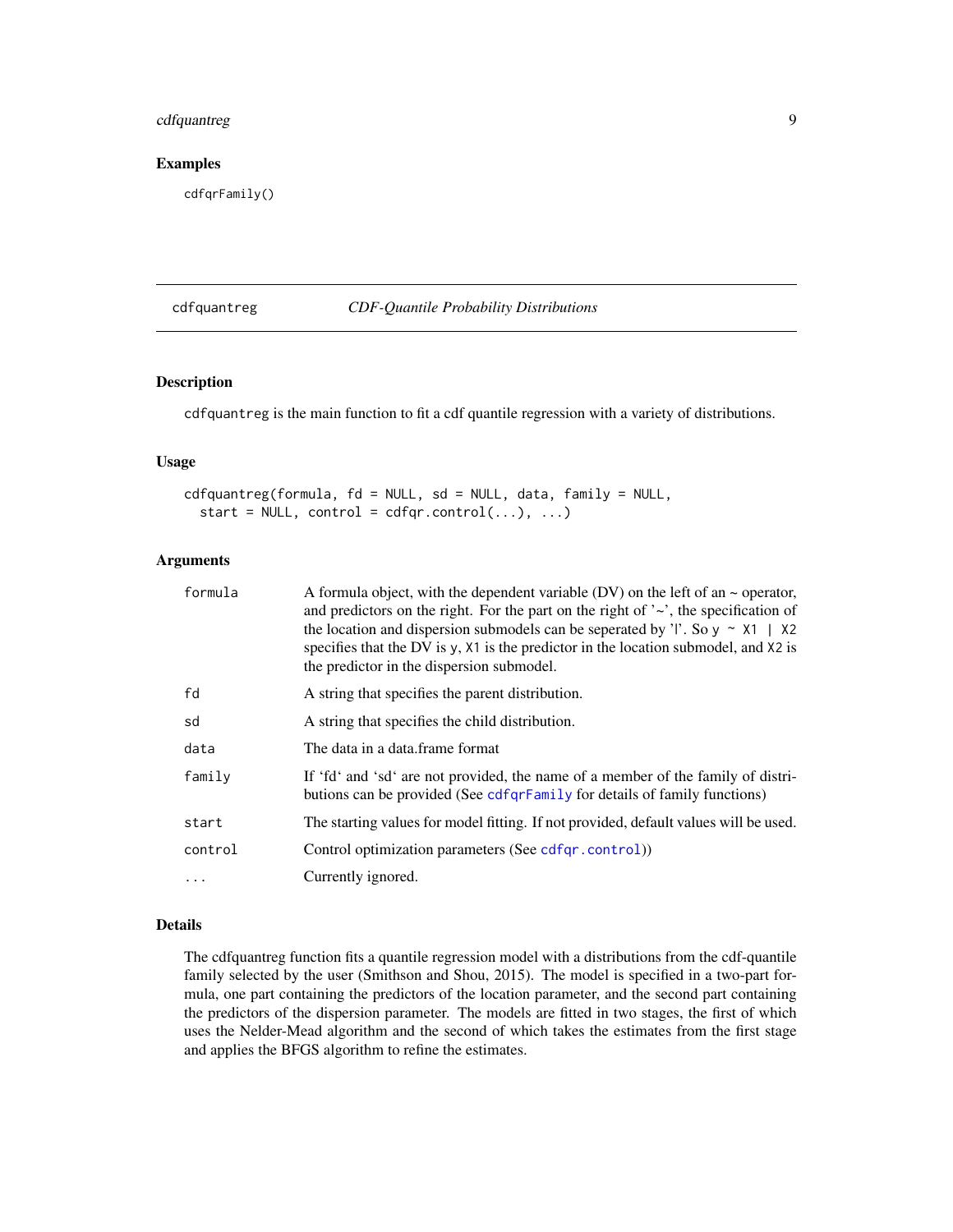#### <span id="page-9-0"></span>Value

An object of class cdfquantreg will be returned. Generic functions such as [summary,print](#page-0-0) (e.g., [print.cdfqr\)](#page-22-1) and [coef](#page-0-0) can be used to extract output (see [summary.cdfqr](#page-22-2) for more details about the generic functions that can be used). Class of object is a list with the following output:

coefficients A named vector of coefficients.

residuals Raw residuals, the difference between the fitted values and the data.

fitted The fitted values, including full model fitted values, fitted values for the mean component, and fitted values for the dispersion component.

rmse The model root mean squared errors

rmseLogit The root mean squared errors between the logit of the fitted values, and the logit of the response values.

vcov The variance-covariance matrix of the coefficient estimates.

AIC, BIC Akaike's Information Criterion and Bayesian Information Criterion.

deviance The deviance for the model.

#### Examples

```
data(cdfqrExampleData)
fit <- cdfquantreg(crc99 ~ vert | confl, fd ='t2',sd ='t2', data = JurorData)
summary(fit)
```
<span id="page-9-1"></span>influence.cdfqr *Influence Diagnosis For Fitted Cdfqr Object*

#### Description

Influence Diagnosis (dfbetas) For Fitted Cdfqr Object

#### Usage

```
## S3 method for class 'cdfqr'
influence(model, method = "dfbeta", type = c("full","location", "dispersion"), what = "full", plot = FALSE, \dots)
## S3 method for class 'cdfqr'
dfbeta(model, type = c("full", "location", "dispersion"),
  what = "full", \ldots)## S3 method for class 'cdfqr'
dfbetas(model, type = c("full", "location", "dispersion"),
 what = "full", \ldots)
```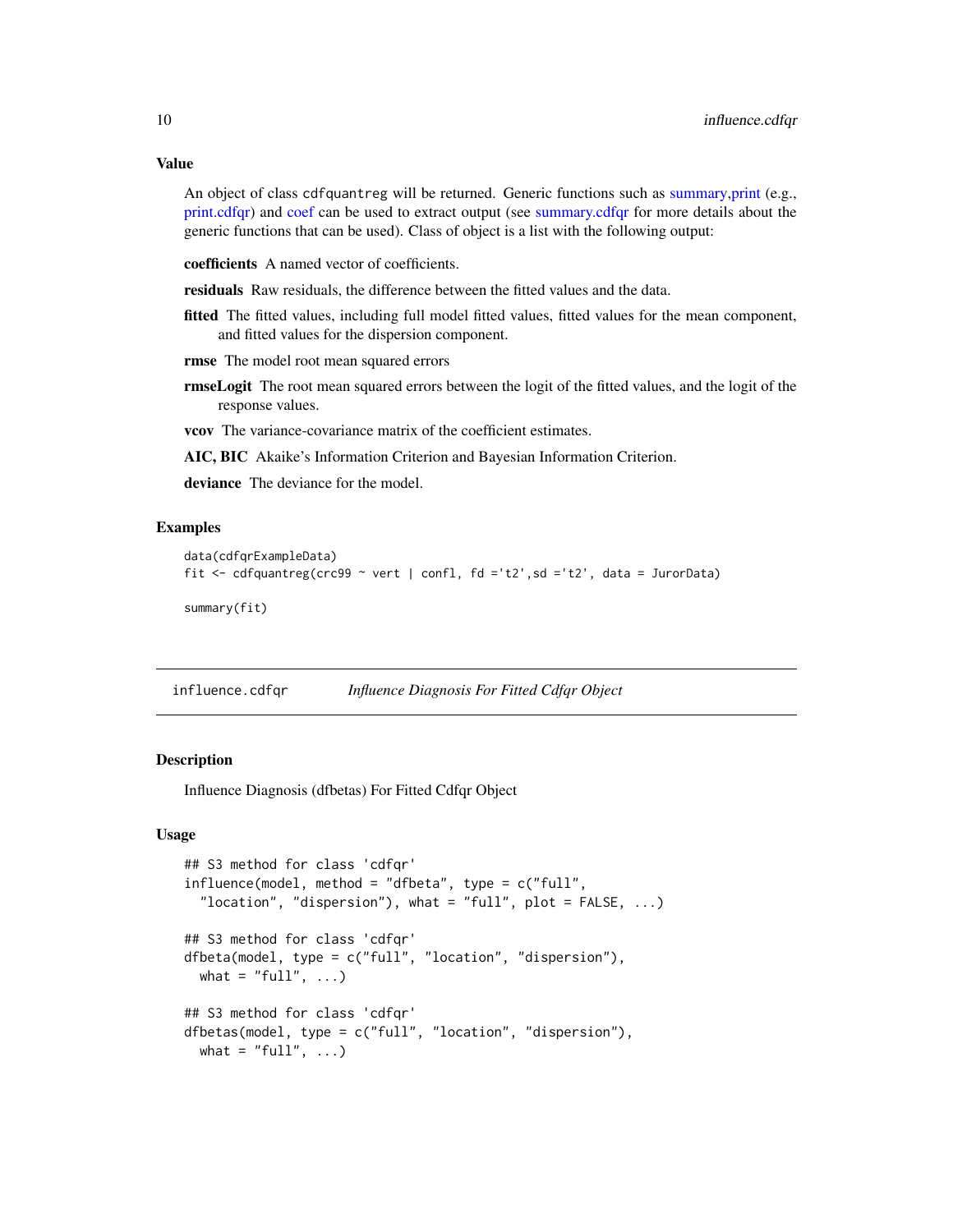#### <span id="page-10-0"></span> $\text{IPCC}$  and  $\text{I1}$

#### Arguments

| model     | A cdfgr model object                                                                                                                                 |
|-----------|------------------------------------------------------------------------------------------------------------------------------------------------------|
| method    | Currently only 'dfbeta' method is available.                                                                                                         |
| type      | A string that indicates whether the results for all paramters are to be returned, or<br>only the location/dispersion submodel's parameters returned. |
| what      | for influence statistics based on coefficient values, indicate the predictor vari-<br>ables that needs to be tested.                                 |
| plot      | if plot is needed.                                                                                                                                   |
| $\ddotsc$ | currently ignored.s                                                                                                                                  |

# Value

A matrix, each row of which contains the estimated influence on parameters when that row's observation is removed from the sample.

#### See Also

[lm.influence](#page-0-0), [influence.measures](#page-0-0)

#### Examples

```
data(cdfqrExampleData)
fit <- cdfquantreg(crc99 ~ vert | confl, 't2', 't2', data = JurorData)
influcne <- influence(fit)
plot(influcne[,2])
## Not run:
# Same as influence(fit)
dfbetval <- dfbetas(fit)
## End(Not run)
```
IPCC *IPCC data-set*

# Description

The IPCC data-set comprises the lower, best, and upper estimates for the phrases "likely" and "unlikely" in six IPCC report sentences.

# Usage

IPCC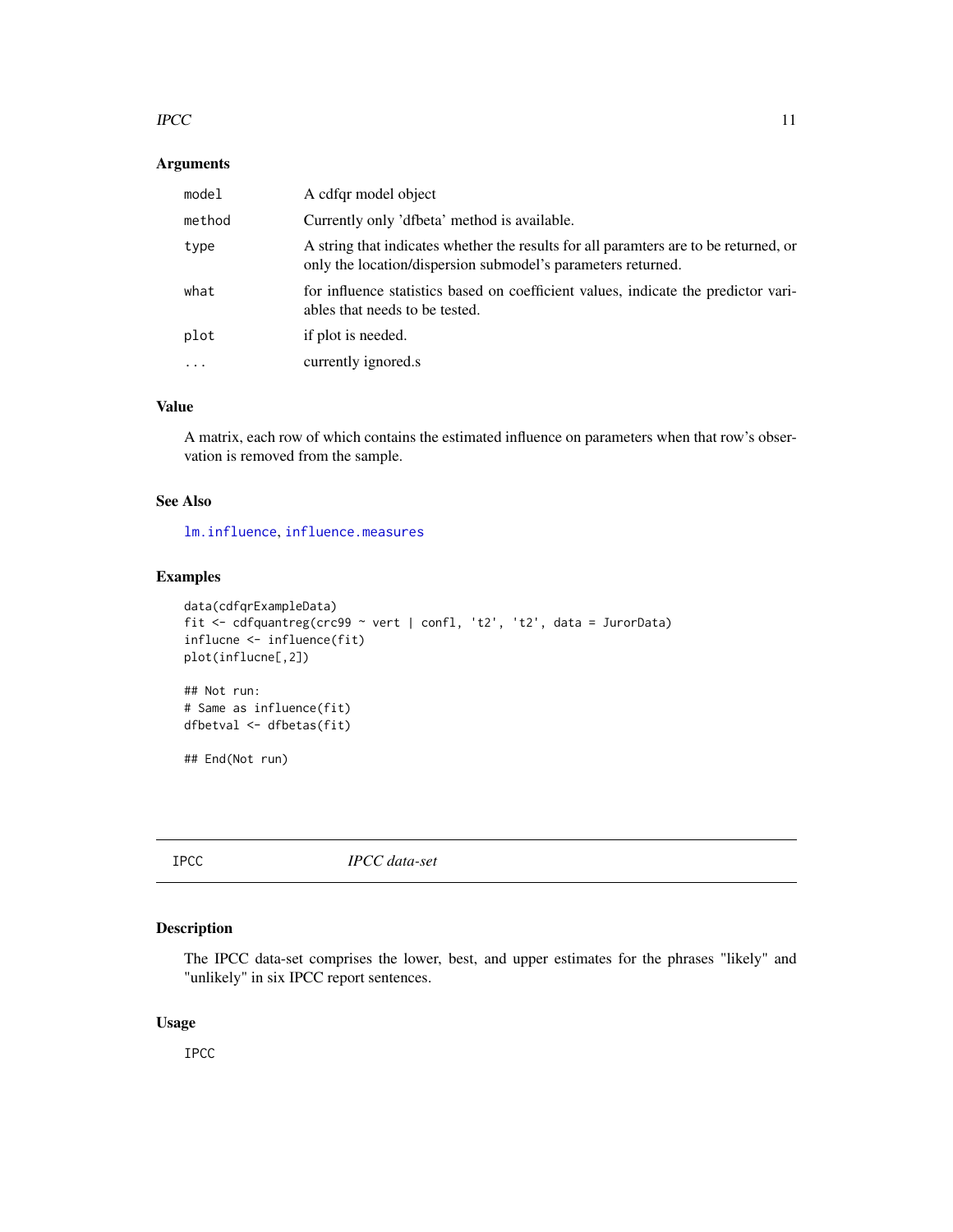#### <span id="page-11-0"></span>12 JurorData

# Format

A data frame with 4014 rows and 8 variables:

subj Subject ID number

treat Experimental conditions

valence Valence of the sentences

prob raw probability estimates

probm Linear transformed prob into (0, 1) interval

mid Distinguish lower, best and upper estiamtes

high Distinguish lower, best and upper estiamtes

Question IPCC question number

JurorData *Juror data*

#### Description

Juror Judgment Study.

# Usage

**JurorData** 

# Format

A data frame with 104 rows and 3 variables:

- crc99 The ratings of confidence levels with rescaling into the (0, 1) interval to avoide 1 and 0 values.
- vert was the dummy variable for coding the conditions of verdict types, whereas

confl was the dummy variable for coding the conflict conditions

# Source

<https://dl.dropboxusercontent.com/u/1857674/betareg/betareg.html>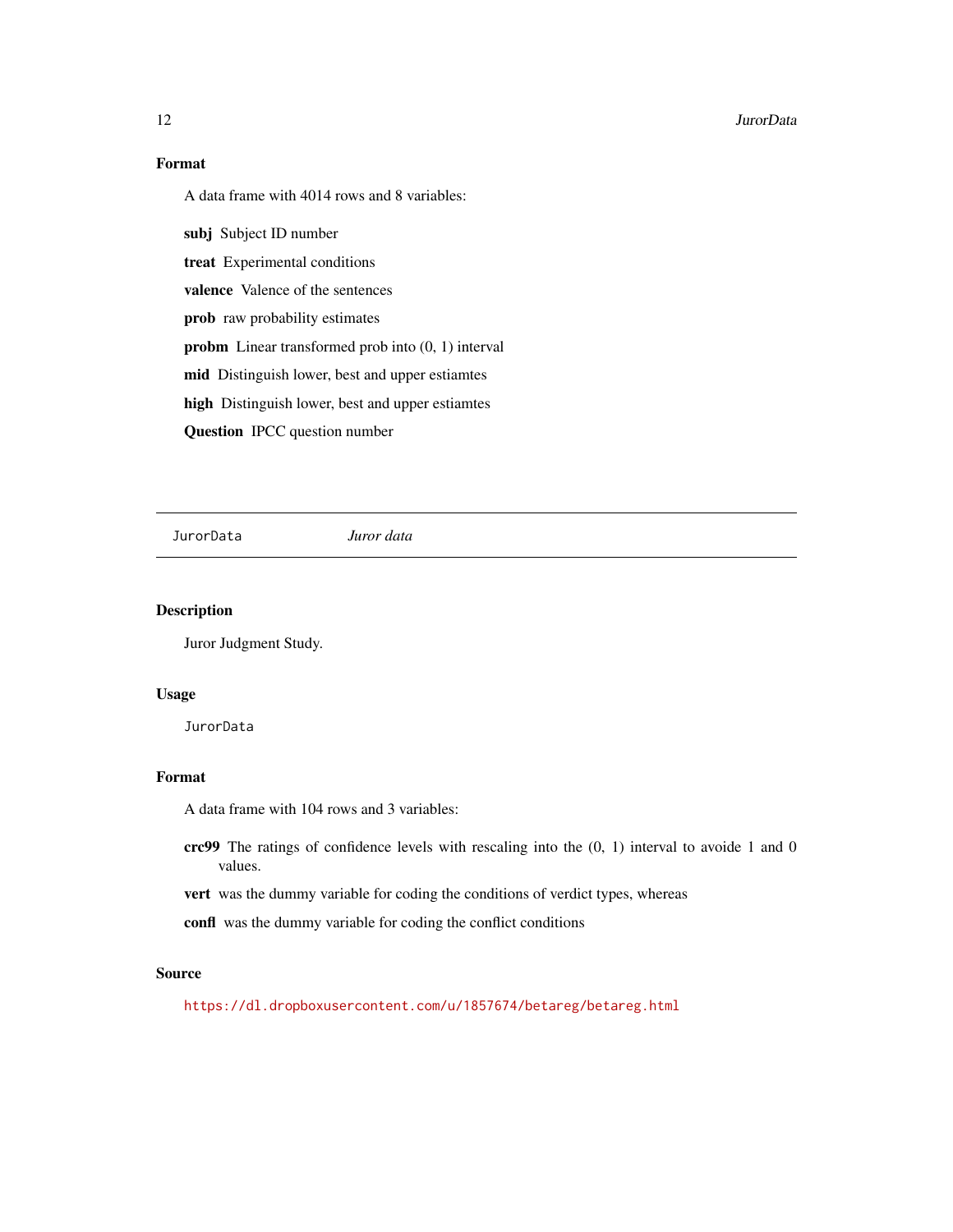<span id="page-12-0"></span>

Plot Fitted Values/Residuals of A Cdfqr Object or Distribution

#### Usage

```
## S3 method for class 'cdfqr'
plot(x, mu = NULL, sigma = NULL, fd = NULL, sd = NULL,n = 10000, type = c("fitted"), ...)
```
#### Arguments

| $\mathsf{x}$ | If the plot is based on the fitted values, provide a fitted cdfqr object. |
|--------------|---------------------------------------------------------------------------|
| mu, sigma,   | fd, sd alternatively, mu and sigma, and the distribution can be specified |
| fd           | A string that specifies the parent distribution.                          |
| sd           | A string that specifies the sub-family distribution.                      |
| n            | The number of random variates to be generated for user specified plot.    |
| type         | Currently only fitted values are available for generating plots.          |
| $\ddotsc$    | other plot parameters pass onto plot.                                     |

# Examples

```
data(cdfqrExampleData)
fit <- cdfquantreg(crc99 ~ vert | confl, 't2','t2', data = JurorData)
plot(fit)
```
<span id="page-12-2"></span>pq *The Famility of Distributions*

# <span id="page-12-1"></span>Description

Density function, distribution function, quantile function, and random generation of variates for a specified cdf-quantile distribution with mean equal to mean and standard deviation equal to sd.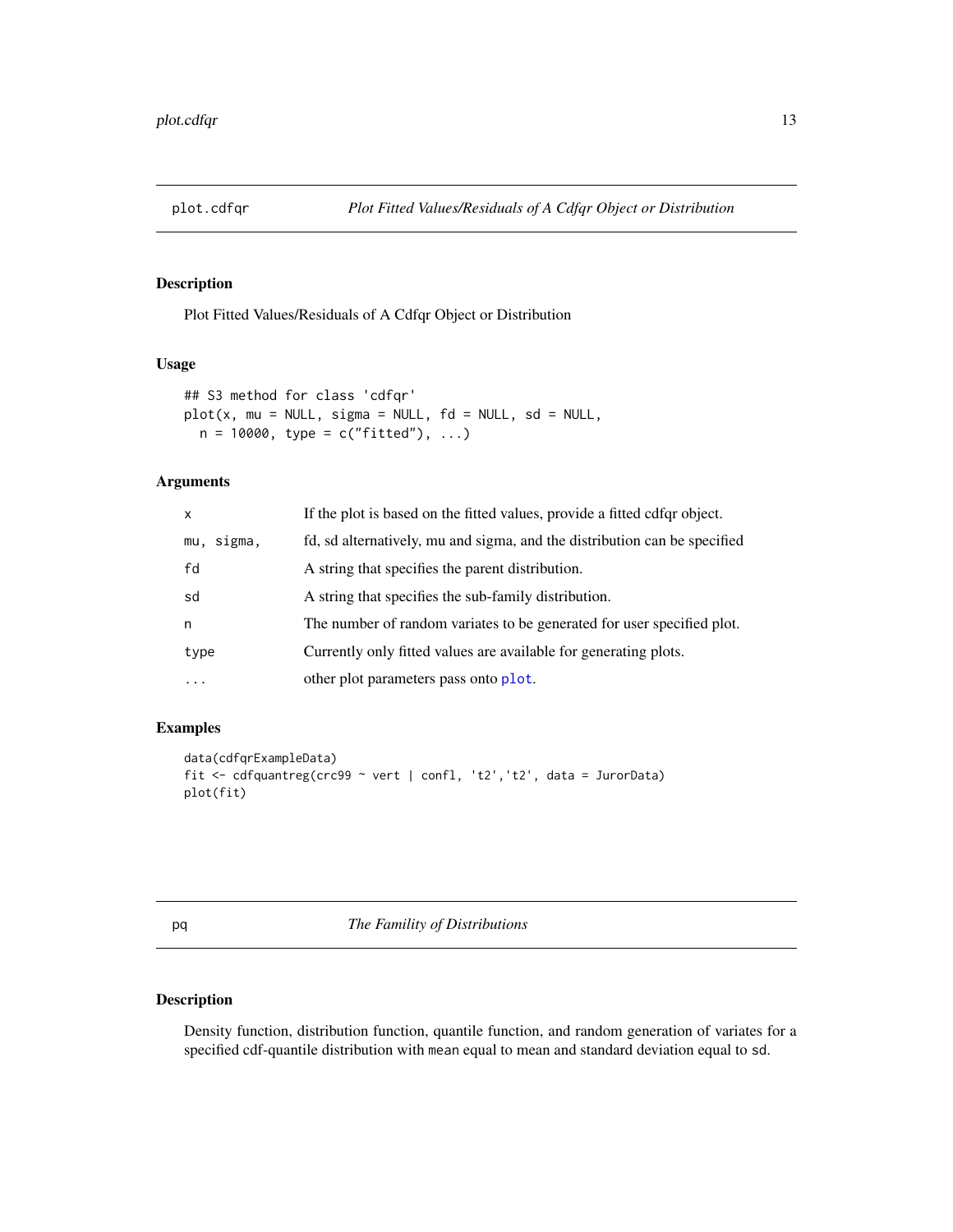#### <span id="page-13-0"></span>Usage

pq(q, mu, sigma, fd, sd) dq(x, mu, sigma, fd, sd) rq(n, mu, sigma, fd, sd) qq(p, mu, sigma, fd, sd)

# Arguments

| q     | vector of quantiles.                                 |
|-------|------------------------------------------------------|
| mu    | vector of means.                                     |
| sigma | vector of standard deviations.                       |
| fd    | A string that specifies the parent distribution.     |
| sd    | A string that specifies the sub-family distribution. |
| x     | vector of quantiles.                                 |
| n     | Number of random samples.                            |
| р     | vector of probabilities.                             |
|       |                                                      |

#### Value

dq gives the density, rq generates random variates, qq gives the quantile function, and pq gives the cumulative densitity of specified distribution.

#### Examples

 $x \leq -rq(5, mu = 0.5, sigma = 1, 't2', 't2'); x$  $dq(x, mu = 0.5, sigma = 1, 't2', 't2')$ qtil <-  $pq(x, mu = 0.5, sigma = 1, 't2', 't2');qtil$ qq(qtil , mu = 0.5, sigma = 1, 't2','t2')

predict.cdfqr *Methods for Cdfqr Objects*

# Description

Methods for obtaining the fitted/predicted values for a fitted cdfqr object.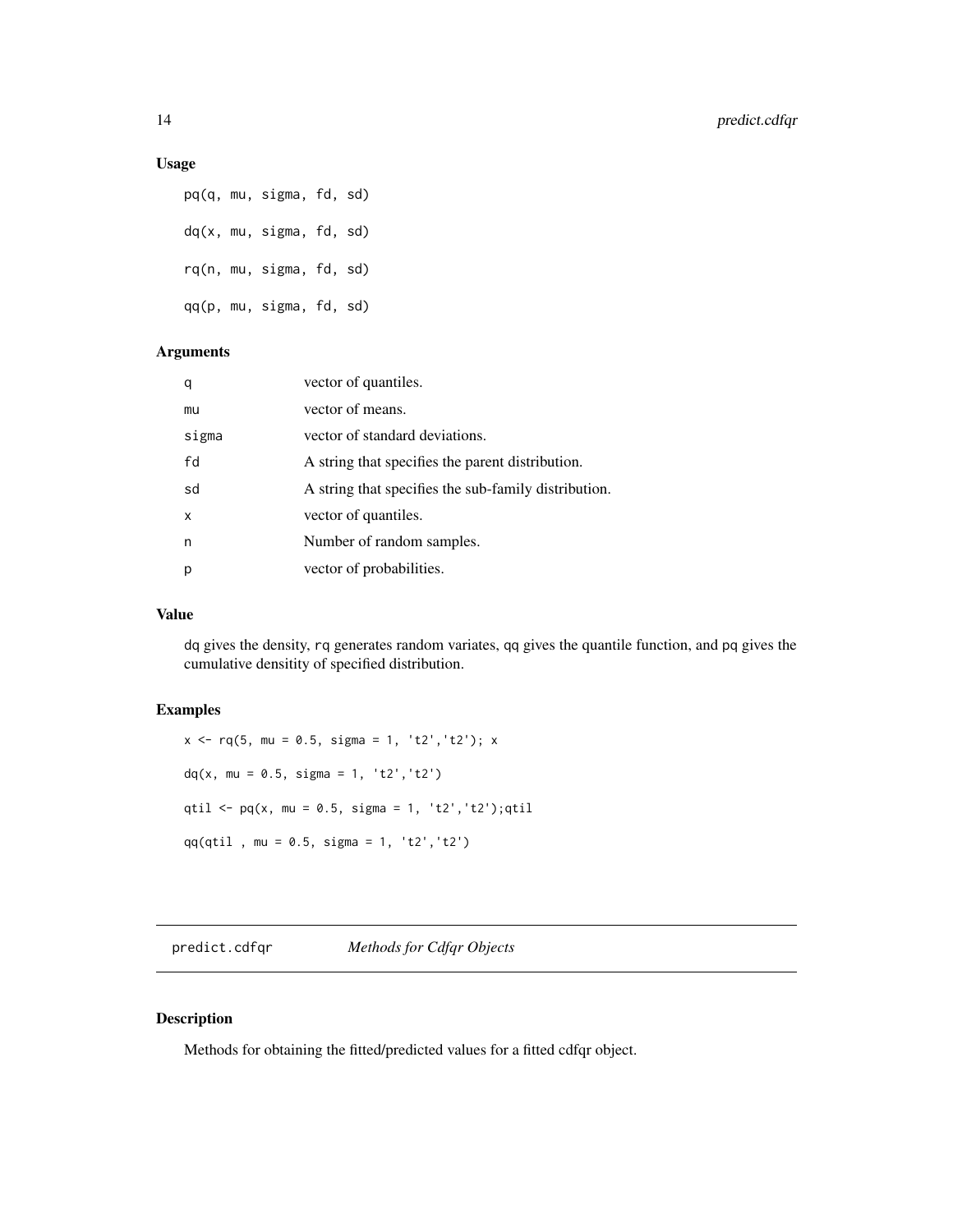#### <span id="page-14-0"></span>qrBoot  $\qquad \qquad$  15

# Usage

```
## S3 method for class 'cdfqr'
predict(object, type = c("full", "mu", "sigma"), ...)
## S3 method for class 'cdfqr'
fitted(object, type = c("full", "mu", "sigma"), ...)
```
# Arguments

| object                  | A cdfgr model fit object                                                                                                                    |
|-------------------------|---------------------------------------------------------------------------------------------------------------------------------------------|
| type                    | A character that indicates whether the full model prediction/fitted values are<br>needed, or values for the 'mu' and 'sigma' submodel only. |
| $\cdot$ $\cdot$ $\cdot$ | currently ignored                                                                                                                           |

# Examples

```
data(cdfqrExampleData)
fit <- cdfquantreg(crc99 ~ vert | confl, 't2','t2', data = JurorData)
```
plot(predict(fit))

<span id="page-14-1"></span>qrBoot *Bootstrapping for cdf quantile regression*

#### Description

qrBoot provides a simple bootstrapping method for estimating the parameters of a cdf quantile regression model.

#### Usage

qrBoot(object, rn,  $f = \text{coef}$ , R = 500, ci = 0.95)

| object       | The fitted cdfgr model object                                                                                                                                                  |
|--------------|--------------------------------------------------------------------------------------------------------------------------------------------------------------------------------|
| rn           | The sample size of bootstrap samples                                                                                                                                           |
| $\mathsf{f}$ | A function whose one argument is the name of a cdfgr object that will be applied<br>to the updated cdfqr object to compute the statistics of interest. The default is<br>coef. |
| R            | Number of bootstrap samples.                                                                                                                                                   |
| ci           | The confidence interval level to obtain the boostrap confidence intervals                                                                                                      |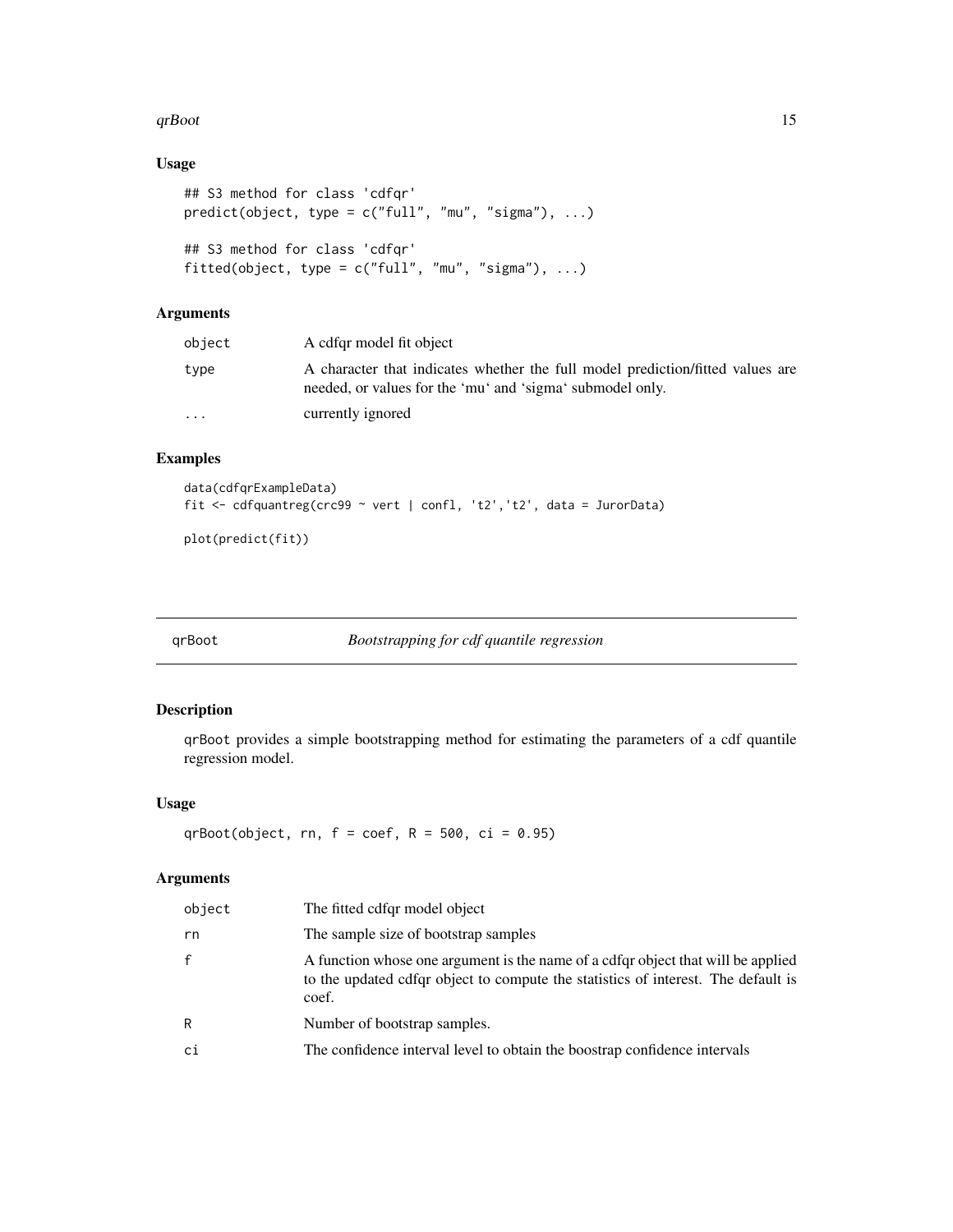# <span id="page-15-0"></span>Value

A matrix that includes the original statistics, boostrap means, and boostrap confidence intervals

# Examples

```
data(cdfqrExampleData)
fit <- cdfquantreg(crc99 ~ vert | confl, 't2', 't2', data = JurorData)
qrBoot(fit, rn = 50, R = 50)
```
<span id="page-15-1"></span>

qrBugs *Running cdf quantile regression in OpenBUGS*

#### Description

Function used for running cdf quantile regression in OpenBUGS and performing Bayesian MCMC estimation. In addition, a simple random effects model is allowed to be estimated in this function.

# Usage

```
qrBugs(formula, data, fd, sd, bugs = TRUE, random = NULL, nodes = NULL,
  inits = NULL, n.iter = 10000, n.burnin = n.iter/2,
 modelname = "bugmodel", working.directory = NULL, ...)
```

| formula | A formula object, with the DV on the left of an $\sim$ operator, and predictors on the<br>right. For the part on the right of $\sim$ , the specification of the submodels can be<br>seperated by 'l'. So $y \sim x1$   $x2$ means the DV is y, $x1$ is the term in the mean<br>submodel, and X2 is the term in the dispersion submodel. |
|---------|-----------------------------------------------------------------------------------------------------------------------------------------------------------------------------------------------------------------------------------------------------------------------------------------------------------------------------------------|
| data    | The data file. Can be either a data frame or a list of with specifying the names<br>of variable in the list. The structure of the list and list component (e.g., matrix)<br>should follow BUGS data format (see XXX for more details about preparing for<br>list format of the data)                                                    |
| fd      | A string that specifies the parent distribution.                                                                                                                                                                                                                                                                                        |
| sd      | A string that specifies the sub-family distribution.                                                                                                                                                                                                                                                                                    |
| bugs    | A logical value to indicate whether to use JAGS or OpenBUGS (NOTE: cur-<br>rently only OpenBUGS supports the customized likelihood functions; the pack-<br>age will update to allow JAGS as soon as JAGS provides that function).                                                                                                       |
| random  | Character or vector of chacters that indicate the random effect factors.                                                                                                                                                                                                                                                                |
| nodes   | Character or vector of chacters that indicate the parameters to be estimated. The<br>default nodes are the coefficients in both the mean and dispersion submodel.                                                                                                                                                                       |
| inits   | A list of values that serve as initial values for MCMC chain procedure.                                                                                                                                                                                                                                                                 |
| n.iter  | The number of MCMC samples to be drawn from the posterior distribution.                                                                                                                                                                                                                                                                 |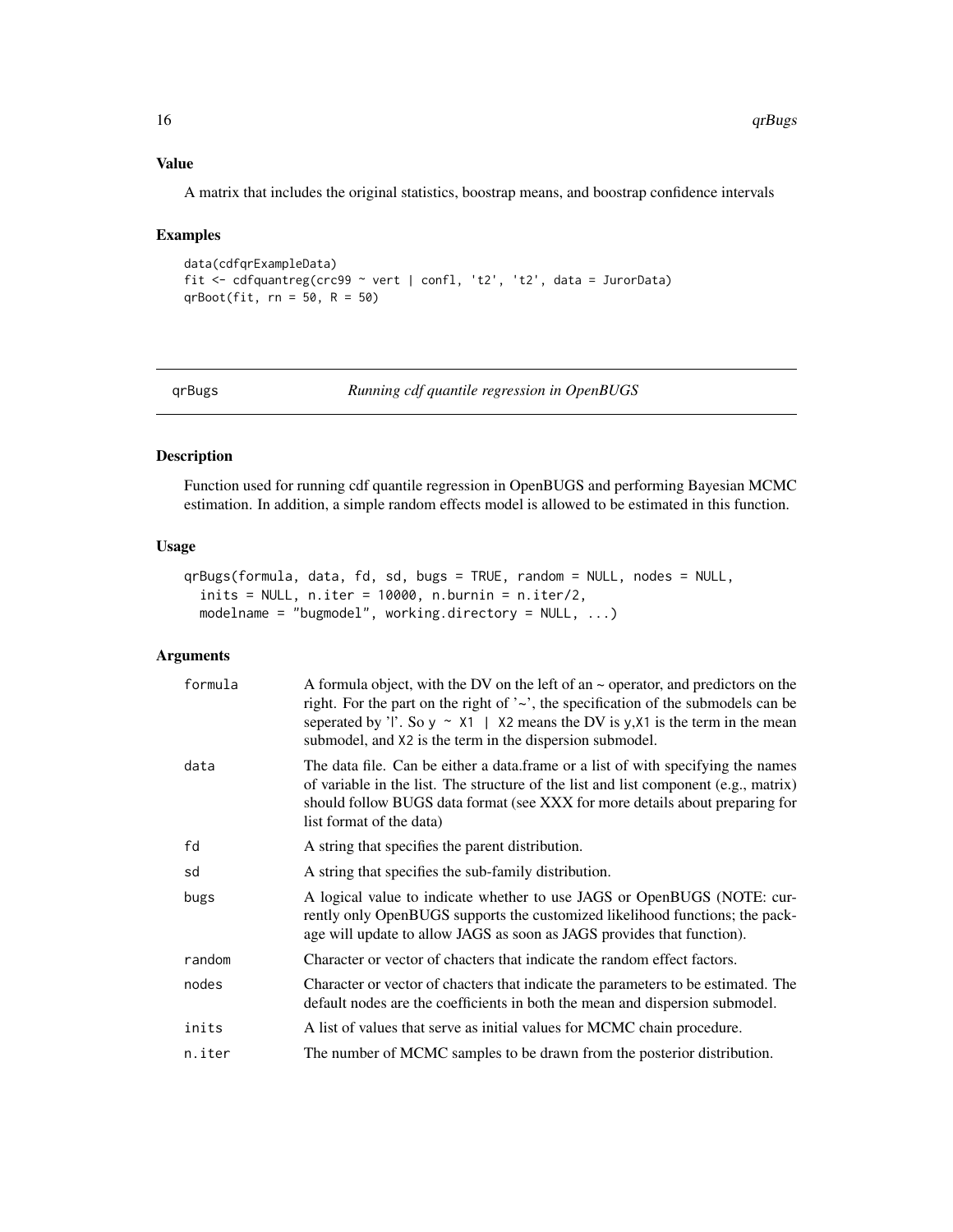#### <span id="page-16-0"></span>qrGrad 17

| n.burnin          | The number of samples to be discarded when summarizing the MCMC simula-<br>tion results. |  |
|-------------------|------------------------------------------------------------------------------------------|--|
| modelname         | Name of the model (optional).                                                            |  |
| working.directory |                                                                                          |  |
|                   | the directory for generating temporary BUGS files.                                       |  |
| .                 | further arguments to bugs.                                                               |  |

#### Value

A bugs object (See more details)

#### See Also

[bugs](#page-0-0)

#### Examples

```
data(cdfqrExampleData)
## Not run:
# Need to OpenBUGS has been installed, and R2OpenBUGS has been loaded first.
library(R2OpenBUGS)
bugfit <- qrBugs(crc99 ~ vert | confl, data = JurorData, 't2', 't2',clearWD=TRUE)
bugfit
Inference for Bugs model at "bugmodel.txt",
# Current: 2 chains, each with 10000 iterations (first 5000 discarded)
# Cumulative: n.sims = 10000 iterations saved
# mean sd 2.5% 25% 50% 75% 97.5% Rhat n.eff
# b_0 0.8 0.1 0.6 0.7 0.8 0.9 1.0 1 830
# d_0 -0.2 0.1 -0.4 -0.3 -0.2 -0.1 0.1 1 1700
# b_vert 0.1 0.1 -0.1 0.0 0.1 0.2 0.3 1 170
# d_confl 0.0 0.1 -0.3 -0.1 0.0 0.0 0.2 1 4000
# deviance -49.3 2.8 -52.8 -51.3 -49.9 -47.9 -42.1 1 7400
#
# For each parameter, n.eff is a crude measure of effective sample size,
# and Rhat is the potential scale reduction factor (at convergence, Rhat=1).
#
# DIC info (using the rule, pD = Dbar-Dhat)
# pD = 4.0 and DIC = -45.3# DIC is an estimate of expected predictive error (lower deviance is better).
## End(Not run)
```
qrGrad *Give the Gradient Function for CDF-Quantile Distribution Modles*

#### Description

Give the Gradient Function for CDF-Quantile Distribution Modles.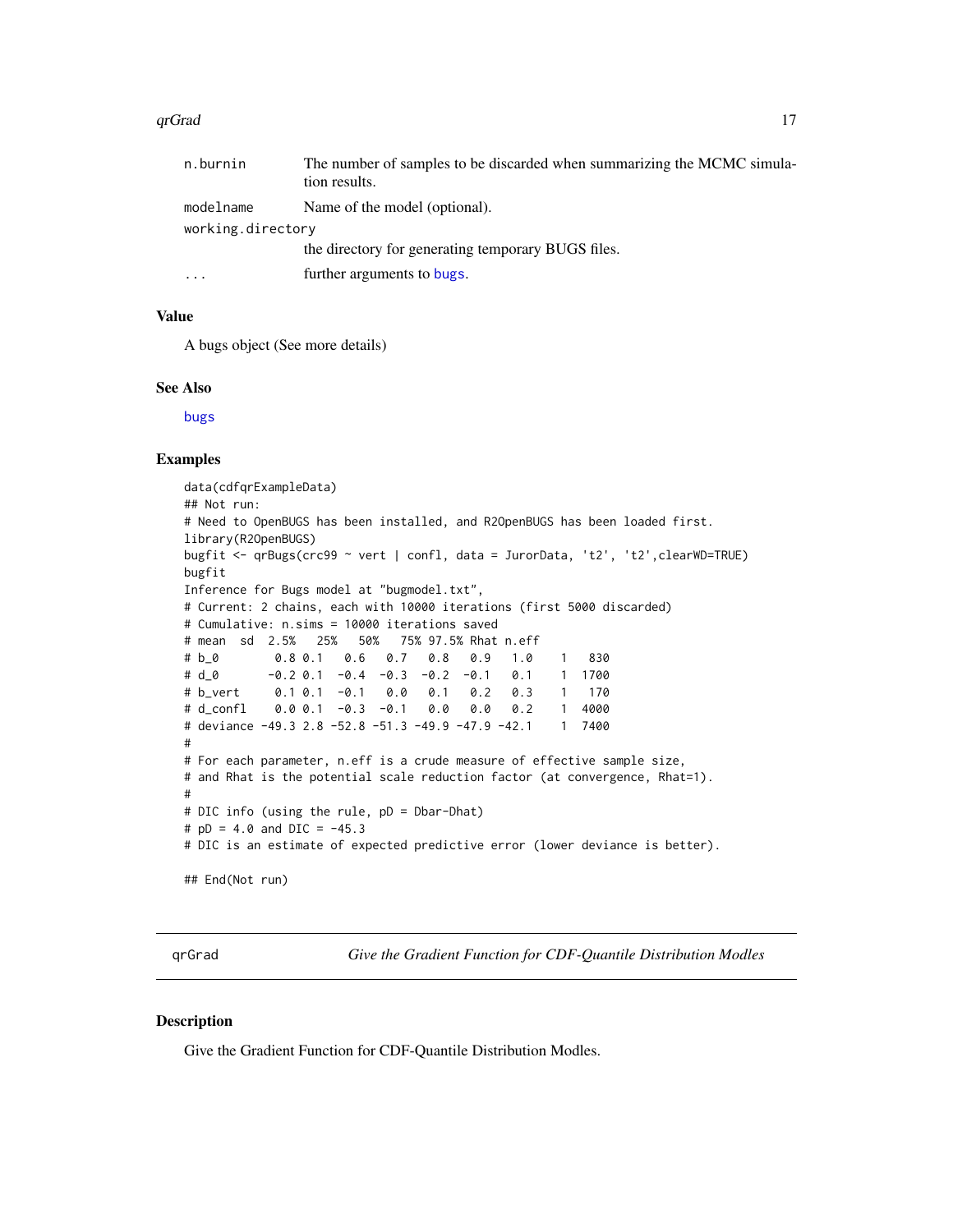#### Usage

qrGrad(fd, sd)

# Arguments

| fd | A string that specifies the parent distribution.     |
|----|------------------------------------------------------|
| sd | A string that specifies the sub-family distribution. |

# Value

grad The gradient function of parameter estimates, given a specified cdf-quantile distribution

# Examples

qrGrad('t2','t2')

qrLogLik *Log Likelihood for Fitting Cdfquantile Distributions*

#### Description

Function to give the (negative) log likelihood for fitting cdfquantile distributions.

#### Usage

qrLogLik(y, mu, sigma, fd, sd)

#### Arguments

|       | the vector to be evaluated.                          |
|-------|------------------------------------------------------|
| mu    | mean of the distribution.                            |
| sigma | sigma of the distribution.                           |
| fd    | A string that specifies the parent distribution.     |
| sd    | A string that specifies the sub-family distribution. |

# Value

The negative log likelihood for fitting the data with a cdfquantile distribution.

```
y <- rbeta(20, 0.5, 0.5)
qrLogLik(y, mu = 0.5, sigma = 1, 't2', 't2')
```
<span id="page-17-0"></span>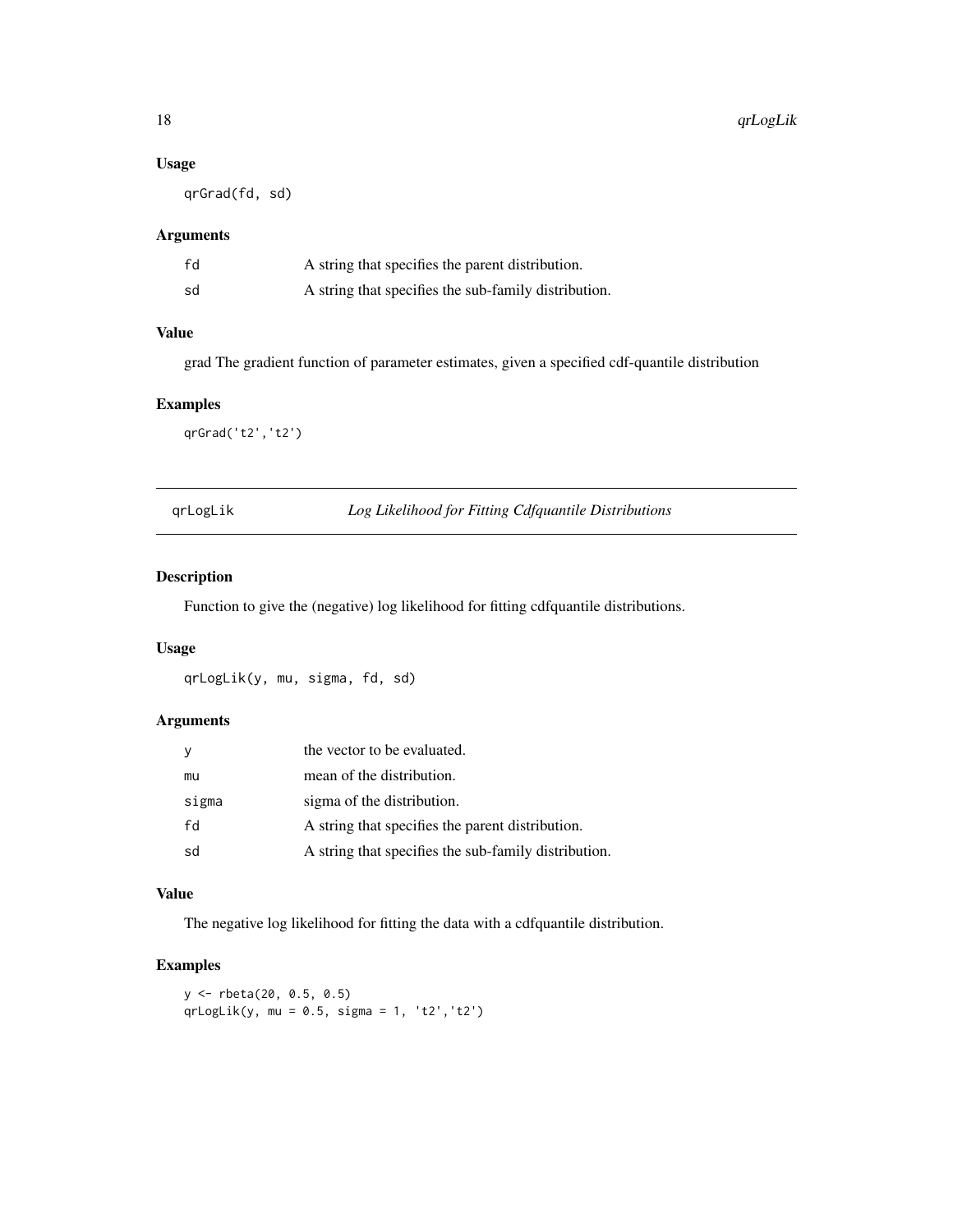<span id="page-18-0"></span>

Function to compute the (negative) log likelihood for fitting cdfquantile models.

# Usage

qrLogLikFun(fd, sd)

# Arguments

| fd | A string that specifies the parent distribution.     |
|----|------------------------------------------------------|
| sd | A string that specifies the sub-family distribution. |

# Value

The log-likelihood calculation function given a specified cdfquantile distribution.

#### Examples

qrLogLikFun('t2','t2')

<span id="page-18-1"></span>qrPwlm *Probability Weighted L-moment Skewness and Kurtosis*

# Description

Calculate the skew and kurtosis statistics based on probability weighted moments, via simulation method.

#### Usage

```
qrPwlm(x, n = NULL, mu = NULL, sigma = NULL, fd = NULL, sd = NULL)
```

| x     | The vector of values for the calculation of Skewness and Kurtosis.                             |
|-------|------------------------------------------------------------------------------------------------|
| n     | The number of samples drawn in the simulation. The higher this value, the<br>greater accuracy. |
| mu    | vector of means.                                                                               |
| sigma | vector of standard deviations.                                                                 |
| fd    | A string that specifies the parent distribution.                                               |
| sd    | A string that specifies the sub-family distribution.                                           |
|       |                                                                                                |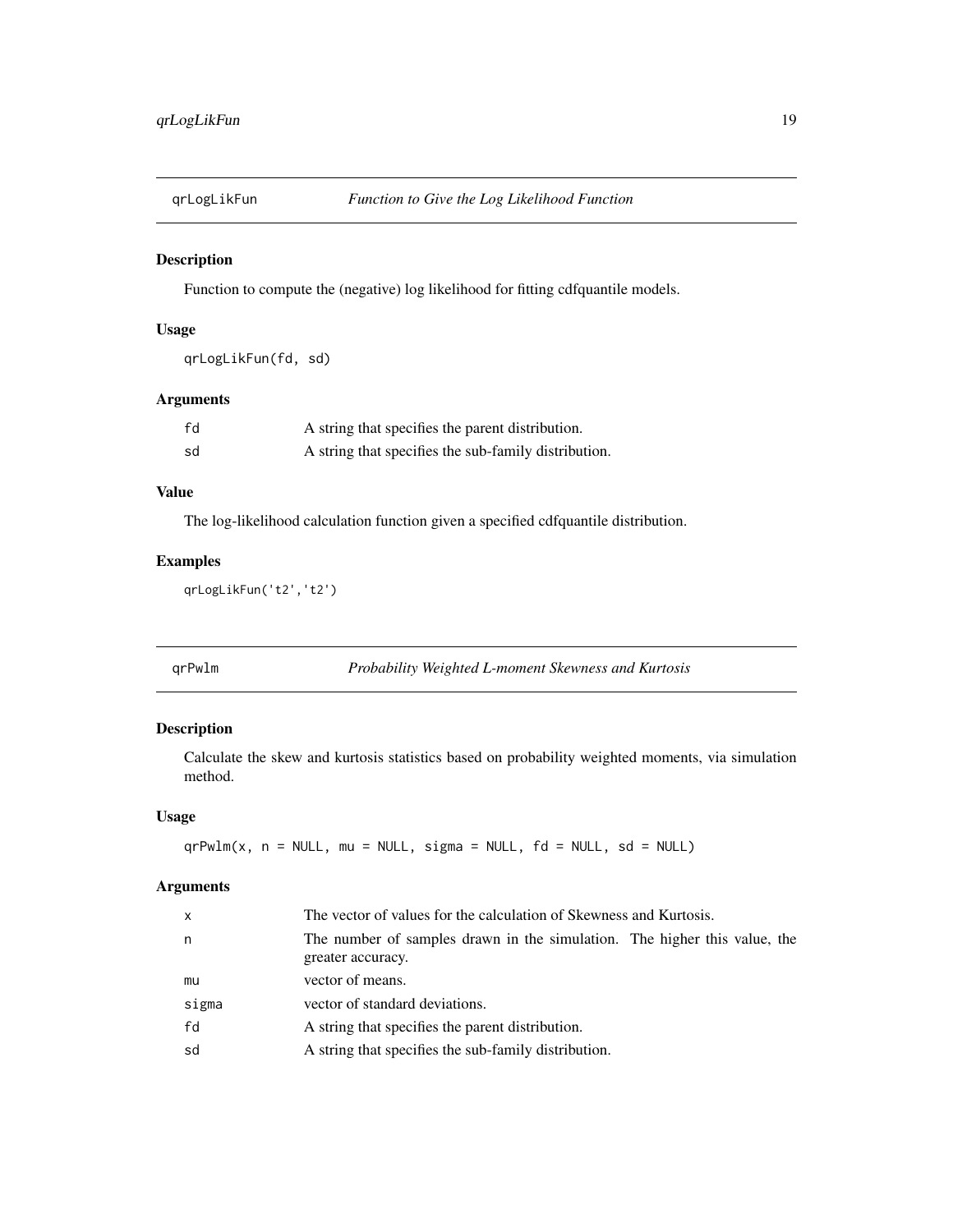#### <span id="page-19-0"></span>Details

This function computes the L-moment measures of skew and kurtosis, which may be computed via linear combinations of probability-weighted moments (Greenwood, Landwehr, Matalas and Wallis, 1979).

#### Value

The tau3(skew) and tau4(kurtosis) values of the L-moment.

# References

Greenwood, J. A., Landwehr, J. M., Matalas, N. C., & Wallis, J. R. (1979). Probability weighted moments: definition and relation to parameters of several distributions expressable in inverse form. Water Resources Research, 15(5), 1049-1054.

#### Examples

 $qrPwlm(n = 1000, mu = 0.5, sigma = 1, fd = 't2', sd = 't2')$ 

qrStart *Starting Value Genertion for CDF quantile Regressions*

#### Description

qrStart is the function for generating starting values for a cdf-quantile GLM null model.

#### Usage

qrStart(ydata, fd = NULL, sd = NULL)

#### Arguments

| vdata | The variable to be modelled                          |
|-------|------------------------------------------------------|
| fd    | A string that specifies the parent distribution.     |
| sd    | A string that specifies the sub-family distribution. |

#### Details

The start values for the location parameter in a null model are the median of the empirical distribtution, and a starting value for the dispersion parameter based on a specific quantile of the empirical distribution, specified according to the theoretical distribution on which the model is based. The start values for all new predictor coefficients in both the location and dispersion submodels are assigned the value 0.1.

#### Value

A vector that consists initial values for mu and sigma.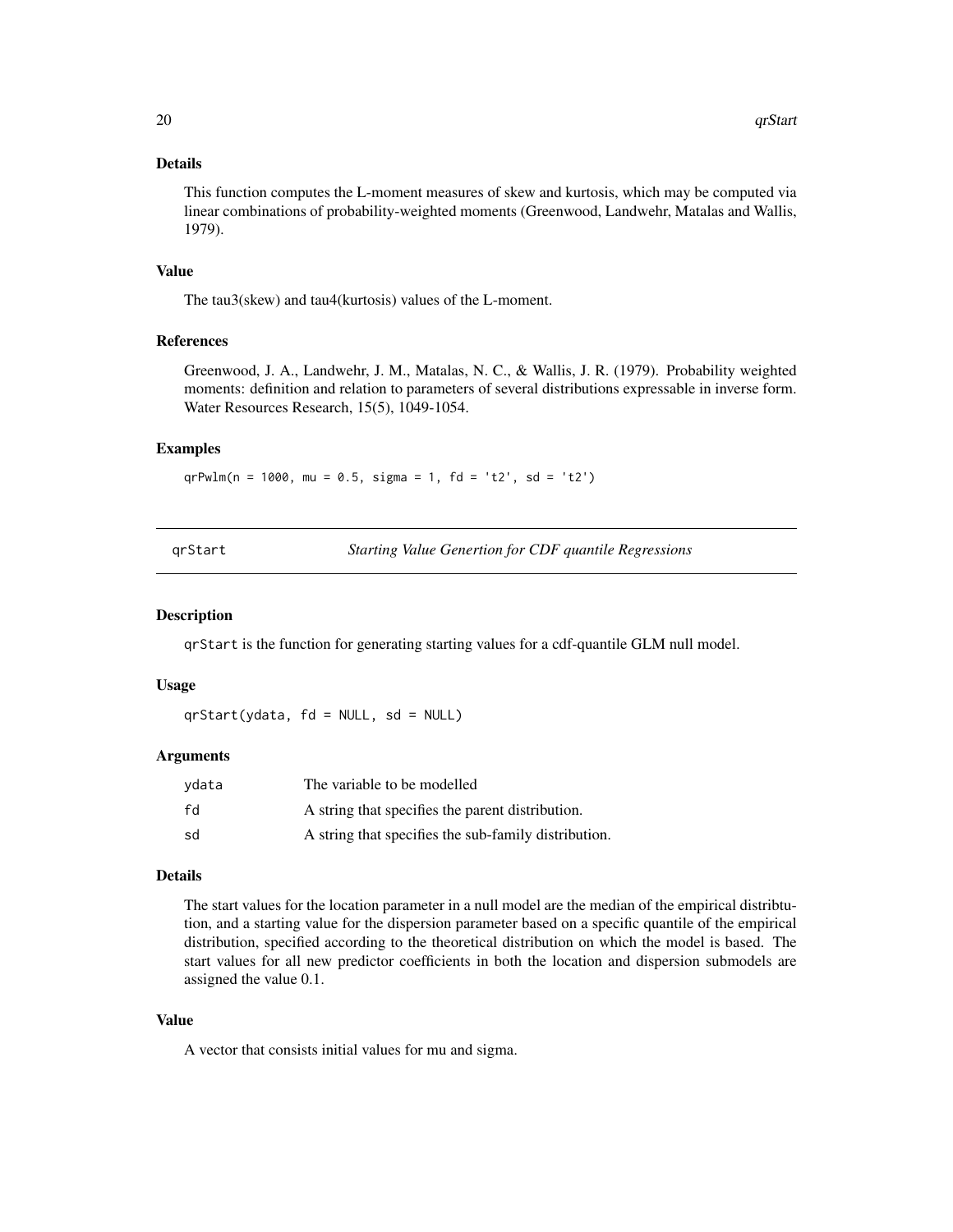# <span id="page-20-0"></span>residuals.cdfqr 21

#### Examples

```
x <- rbeta(100, 1, 2)
qrStart(x, fd='t2', sd='t2')
#[1] -0.5938286 1.3996999
```
<span id="page-20-1"></span>residuals.cdfqr *Register method for cdfqr object functions*

# Description

Register method for cdfqr object functions.

#### Usage

```
## S3 method for class 'cdfqr'
residuals(object, type = c("raw", "pearson", "deviance"), ...)
```
# Arguments

| object   | The cdfgr model project                                                                    |
|----------|--------------------------------------------------------------------------------------------|
| type     | The type of residuals to be extracted: 'raw', 'pearson', 'std. pearson', or<br>'deviance', |
| $\cdots$ | currently ignored                                                                          |

# Value

residuals of a specified type.

```
data(cdfqrExampleData)
fit <- cdfquantreg(crc99 ~ vert | confl, 't2','t2', data = JurorData)
residuals(fit, "pearson")
```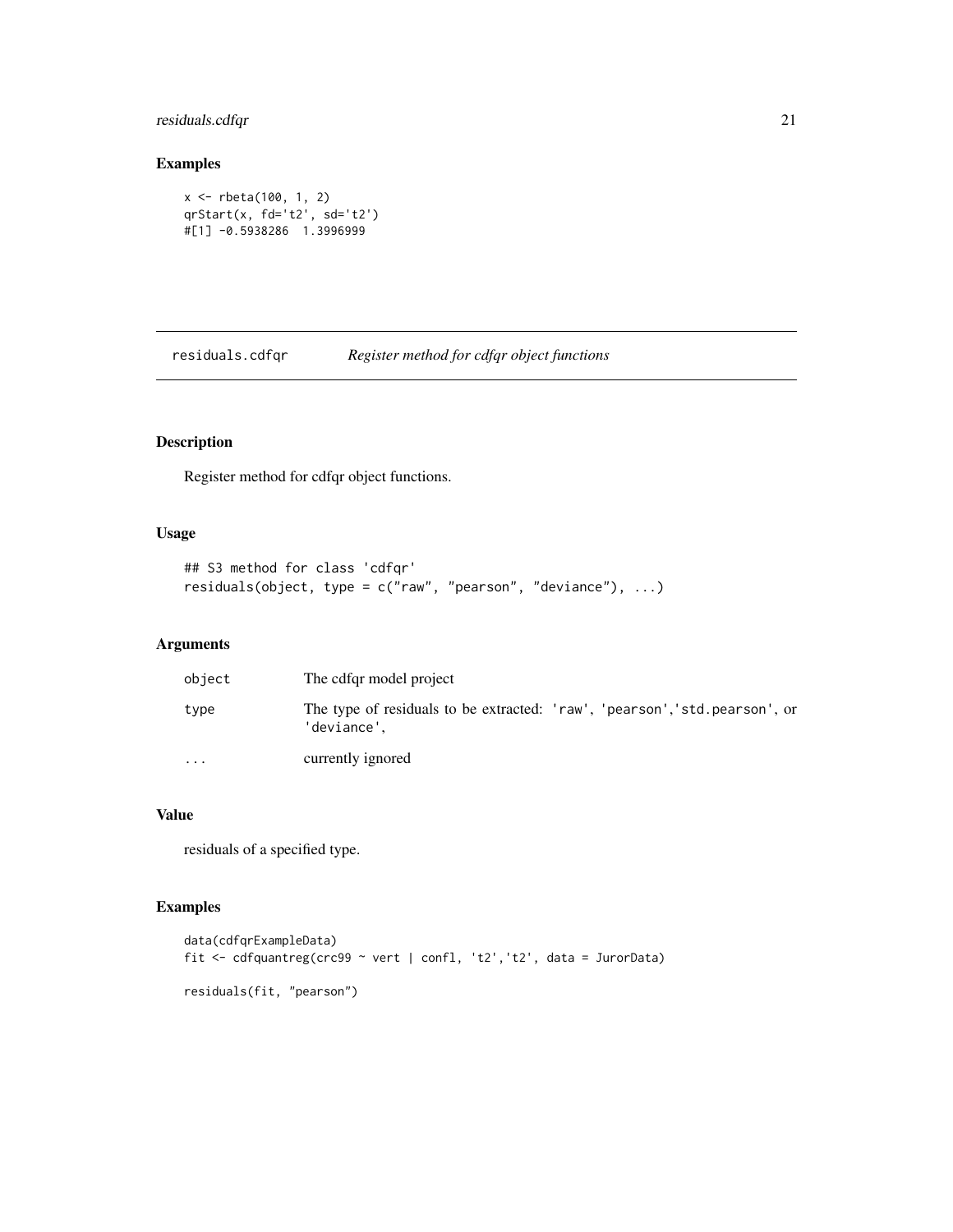<span id="page-21-0"></span>

scaleTR is function that rescales values of a variable into the (0, 1) interval.

#### Usage

```
scaleTR(y, high = NULL, low = NULL, data = NULL, N = NULL,scale = 0.5)
```
#### Arguments

| y     | A numeric vector, or a variable in a data frame.                                                                                                                           |
|-------|----------------------------------------------------------------------------------------------------------------------------------------------------------------------------|
| high  | The highest possible value of that variable. The value should be equal or greater<br>than the maximum value of y. If not supplied, the maximum value of y will be<br>used. |
| low   | The lowest possible value of that variable. The value should be equal or smaller<br>than the minimum value of y. If not supplied, the minimum value of y will be<br>used.  |
| data  | A data frame that contains the variable y.                                                                                                                                 |
| N     | A integer, normally is the sample size or the number of values. If not supplied,<br>the length of y will be used.                                                          |
| scale | A compressing parameter that determines the extend to which the boundary val-<br>ues are going to be pushed away from the boundray. See details.                           |

# Details

scaleTR used the method suggested by Smithson and Verkuilen (2006) and applies linear transformation to values into the open interval  $(0, 1)$ . It first transform the values from their original scale by taking  $y' = (y - a)/(b - a)$ , where a is the lowest possible value of that variable and b is the highest possible value of that variable. Next, it compresses the range to avoid zeros and ones by taking  $y'' = (y'(N-1) + c)/N$ , where N is the sample size and c is the compressing parameter. The smaller value c is, the boundray values would be more approaching zeros and ones, and have greater impact on the estimation of the dispersion parameters in the cdf quantile model.

#### See Also

#### [cdfquantreg](#page-8-1)

```
y <- rnorm(20, 0, 1)
ynew <- scaleTR(y)
```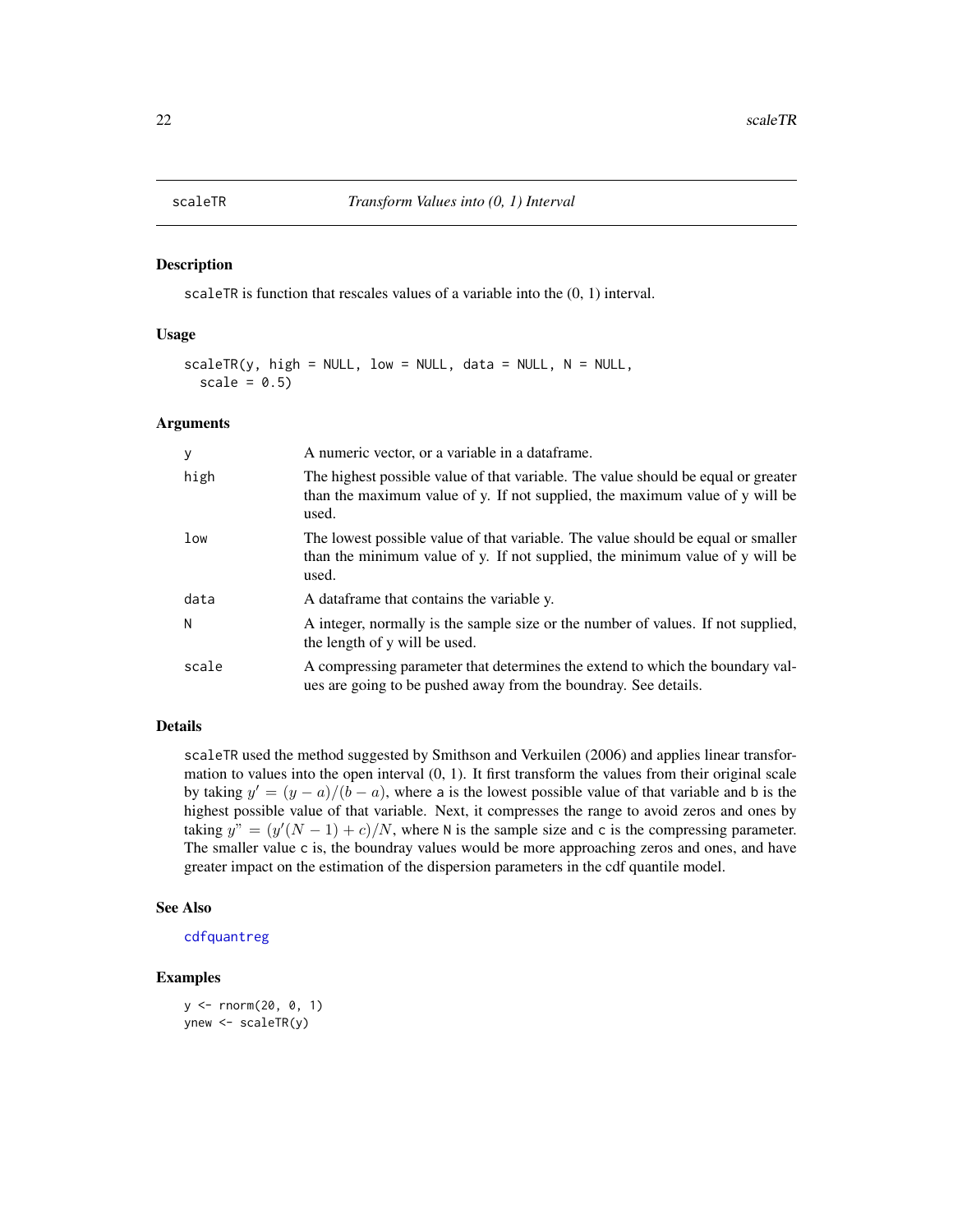<span id="page-22-2"></span><span id="page-22-1"></span><span id="page-22-0"></span>

Give the Gradient Function for CDF-Quantile Distribution Modles

# Usage

```
## S3 method for class 'cdfqr'
summary(object, ...)
## S3 method for class 'cdfqr'
print(x, digits = max(3, getOption("digits") - 3), ...)
## S3 method for class 'cdfqr'
logLik(object, ...)
## S3 method for class 'cdfqr'
deviance(object, ...)
## S3 method for class 'cdfqr'
coef(object, type = c("full", "mean", "sigma"), ...)## S3 method for class 'cdfqr'
vcov(object, type = c("full", "mean", "sigma"), ...)## S3 method for class 'cdfqr'
update(object, formula., ..., evaluate = TRUE)
## S3 method for class 'cdfqr'
formula(x, \ldots)## S3 method for class 'cdfqr'
```
# $confint(object, parm, level = 0.95, submodel = "full", ...)$

| object   | The fitted cdfqr model.                                                                                                      |
|----------|------------------------------------------------------------------------------------------------------------------------------|
| $\cdots$ | Pass onto other functions or currently ignored                                                                               |
| x.       | The fitted cdfgr model.                                                                                                      |
| digits   | Number of digits to be retained in printed output.                                                                           |
|          | type, submodel The parts of coefficients or variance-covariance matrix to be extracted.Can be<br>"full", "mean", or "sigma". |
| formula. | Changes to the formula. See update. Formula for details.                                                                     |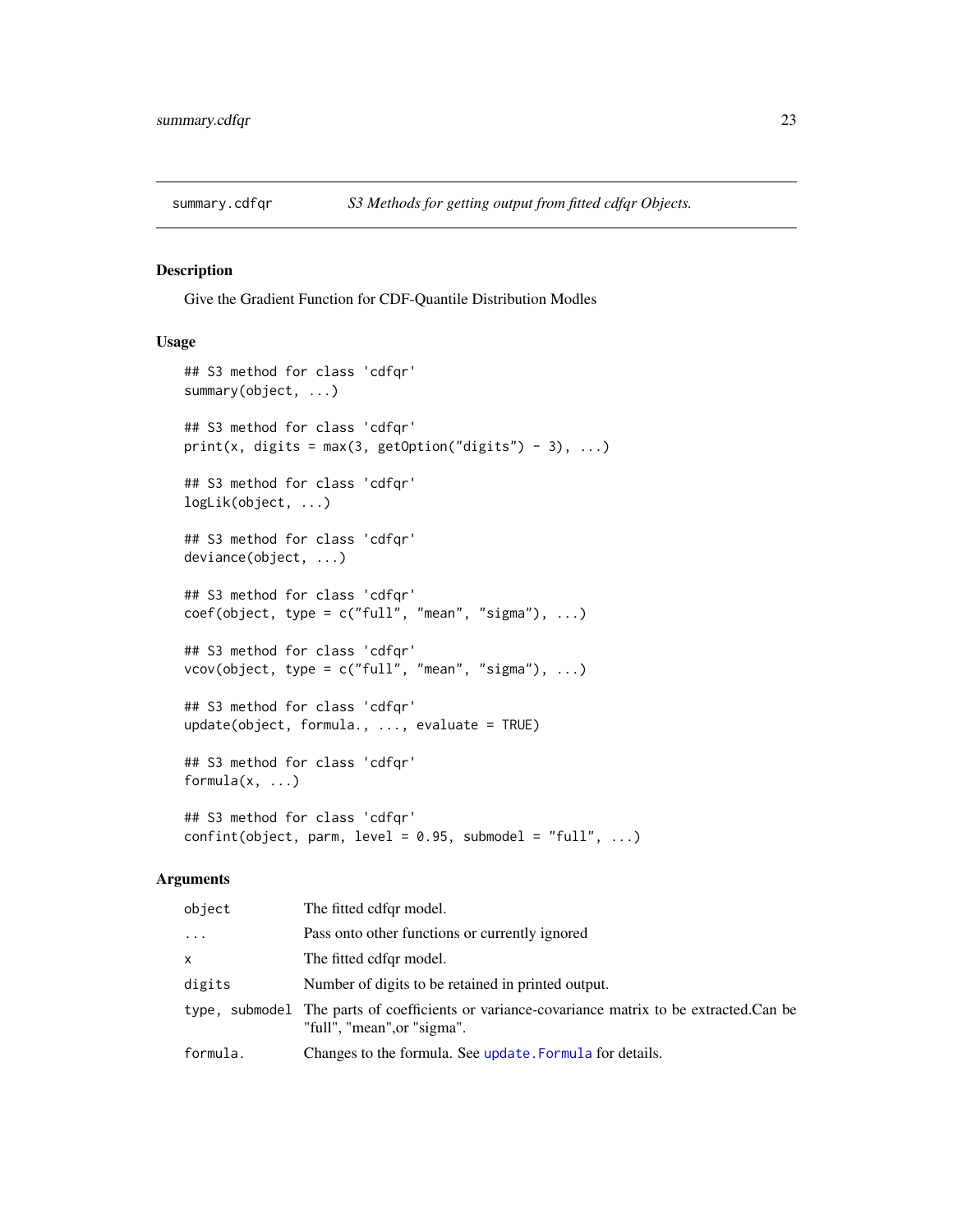24 summary.cdfqr

| evaluate | If true evaluate the new updated model else return the call for the new model.                                                                                          |
|----------|-------------------------------------------------------------------------------------------------------------------------------------------------------------------------|
| parm     | a specification of which parameters are to be given confidence intervals, either a<br>vector of numbers or a vector of names. If missing, all parameters are considere. |
| level    | the confidence level required.                                                                                                                                          |

```
data(cdfqrExampleData)
fit <- cdfquantreg(crc99 ~ vert | confl, 't2','t2', data = JurorData)
summary(fit)
print(fit)
logLik(fit)
coef(fit)
deviance(fit)
vcov(fit)
confint(fit)
#Update the model
fit2 <- update(fit, crc99 ~ vert*confl | confl)
summary(fit2)
```